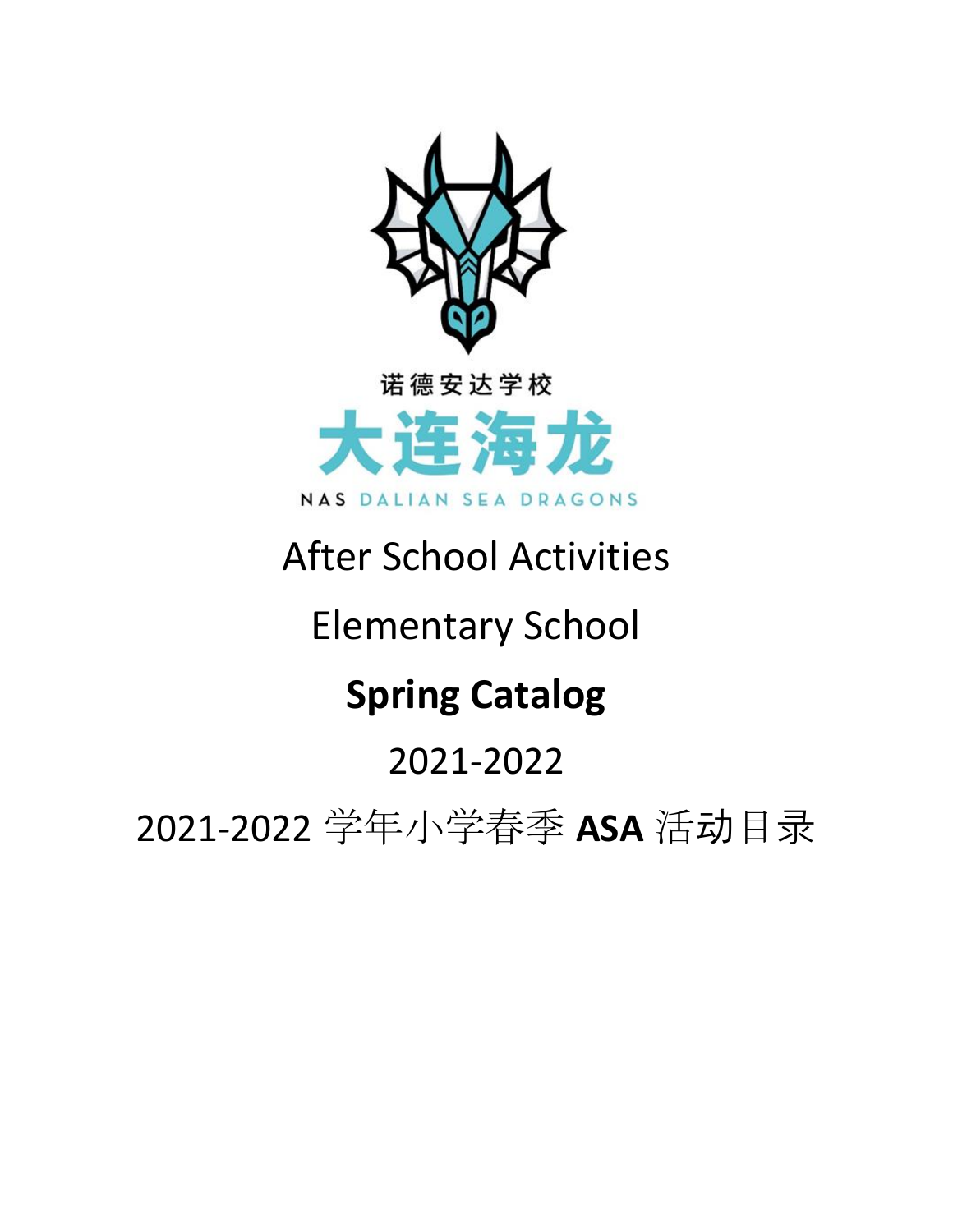#### **After School Activities**

The After School Activities program at Dalian American International School is designed to allow students the freedom to discover and develop lifelong passions, maintain a healthy body and mind, extend and apply their classroom knowledge, and provide a link to give back to the community. The after-school activities program is aligned with the ideals of Dalian American International School. Our students develop intellect, character, and health in a safe and welcoming environment.

> **Signup through Schoolsbuddy** 请通过 **Schoolsbuddy** 报名 **[dais.schoolsbuddy.net](https://dais.schoolsbuddy.net/#!/)**

# **Program Offerings**

Foundational programs run every year and can be selected from the activities catalog. The foundational program is designed to allow students to grow throughout the program and experience different types of activities throughout their time at DAIS/DHS.

Aligned activities are opportunities for faculty to offer a particular skill they may possess that is aligned to our goals of developing intellect, character, and health. Aligned activities are not guaranteed to run each year.

We also offer activities from outside vendors that require payment. These activities help to bring in significant activities that we are unable to provide through our staff.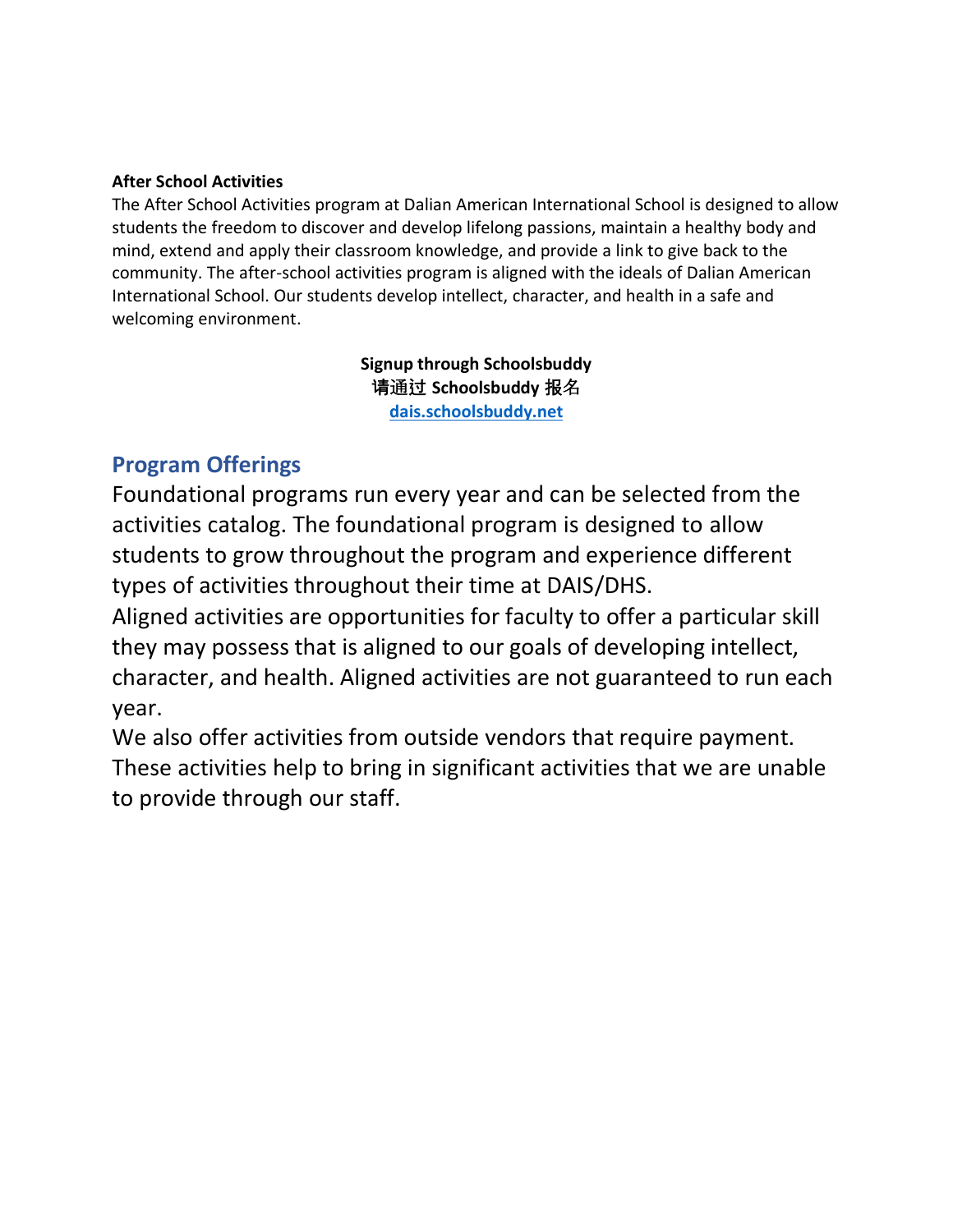

**粘土制作**

This course focuses on developing Creativity through artistic activities using modelling clay! Students will use their hands and brain to produce ideas. They will develop eye-finger coordination, attention, and fine motor skills. Are you ready to be more creative? It's time to have fun working with modelling clay!

> Grades: K-2 Day: Thursdays

学生将利用粘土来发挥自己的创造力!通过自己的双手,将大脑产生的想法表现出来。本课程 可以培养他们的眼指协调、注意力和精细运动技能。你准备好变得更有创造力了吗? 是时候享 受制作粘土的乐趣了!

> 年级:K-2 年级 活动时间:周四

**Doodling and Coloring for Calm**

# **涂鸦填色—放松心情**

In this ASA, students will engage with a variety of materials and books to de-stress after the school day.

> Grades: K-2 Day: Thursdays

学生将接触到各种各样的材料和书籍来减压。

年级:K-2 年级 活动时间:周四

#### **Calligraphy**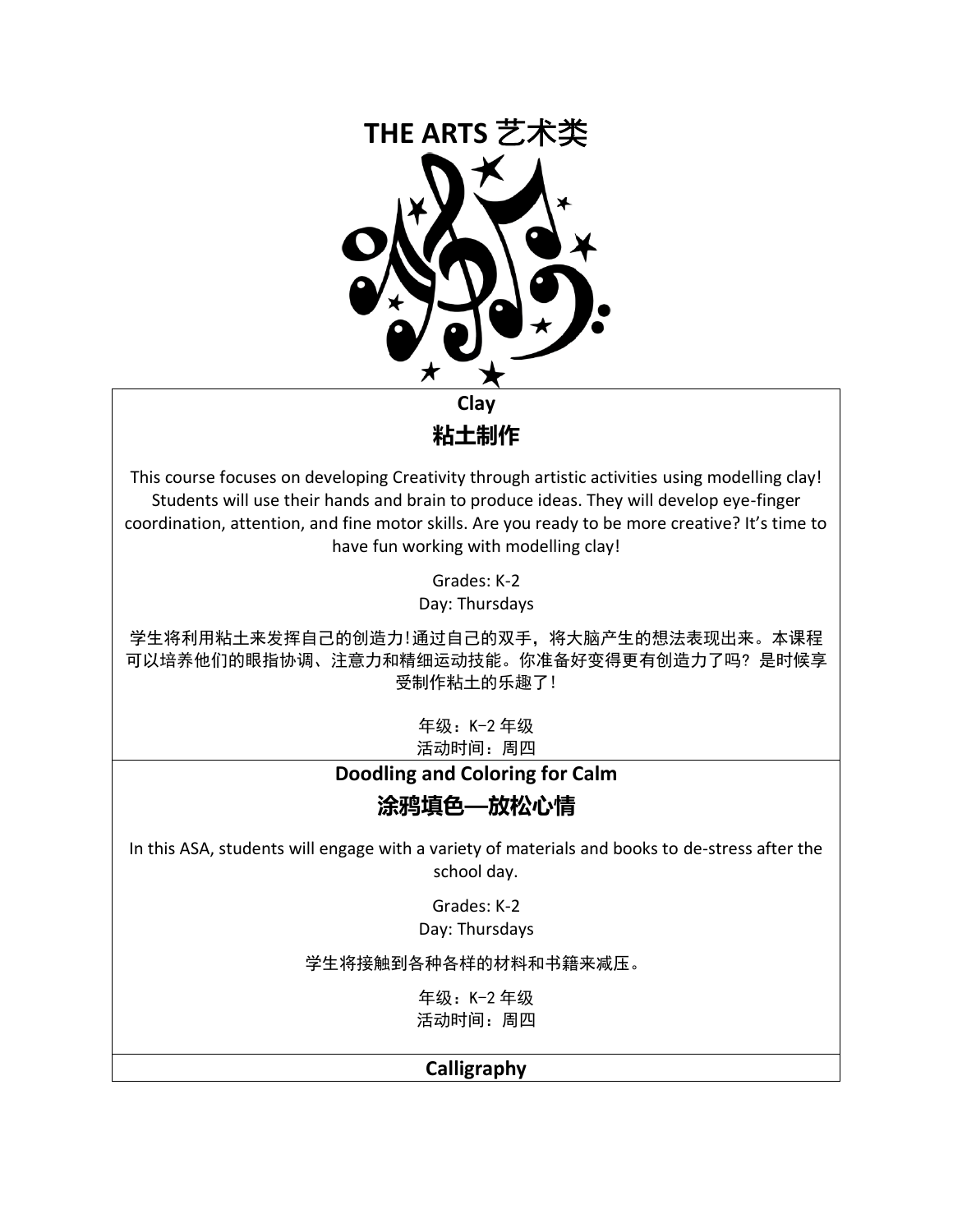# 毛笔书法

Chinese calligraphy (Brush calligraphy) is an art unique to Asian cultures. Regarded as the most abstract and sublime form of art in Chinese culture, "Shu fa" (calligraphy) is often thought to be most revealing of one's personality.

Grades: 3-5

Day: Tuesdays

中国书法(毛笔字)是亚洲文化独有的艺术。 作为中国文化中最抽象、最崇高的艺术形式, "书法"常常被认为是最能反映一个人的个性的东西。

> 年级:3-5 活动时间: 周二

# **Coloring for Calm 填色—放松心情**

Coloring is a wonderful habit that brings many benefits. Coloring relaxes the mind and induces the same state as meditating by reducing restless thoughts. This generates mindfulness and quietness. In this ASA, students will get to choose from a variety of coloring books, ranging from simple to complex, in order to destress after the school day.

> Grades: 3-5 Day: Thursdays

填色是一个很好的习惯,能带来很多好处。可以放松大脑,通过减少不安的想法,达到与冥想 相同的状态,让人平静。 在这个活动中,学生们挑选各种各样的涂色书,从简单到复杂,来 缓解放学后的压力。

> 年级:3-5 活动时间: 周四

#### **Art 美术**

Students meet once a week to explore the use of color, materials, and different designs in various forms of art. They will have a chance to work with materials such as paint, clay, oil pastels, and paper to create crafts and art pieces such as origami, seasonal images, shape designs, and drawings. This ASA is relaxing and fun for those interested in art.

> Grades: 3-5 Days: Thursdays

学生将一起探究色彩、材料和设计在各种艺术形式中的运用和体现。学生有机会使用各种颜 料、粘土、油彩和纸张等材料来创作工艺品和艺术品,如折纸、季节图像、形状设计,及绘 画。 对于美术感兴趣的学生来说,这个 ASA 是轻松、有趣的。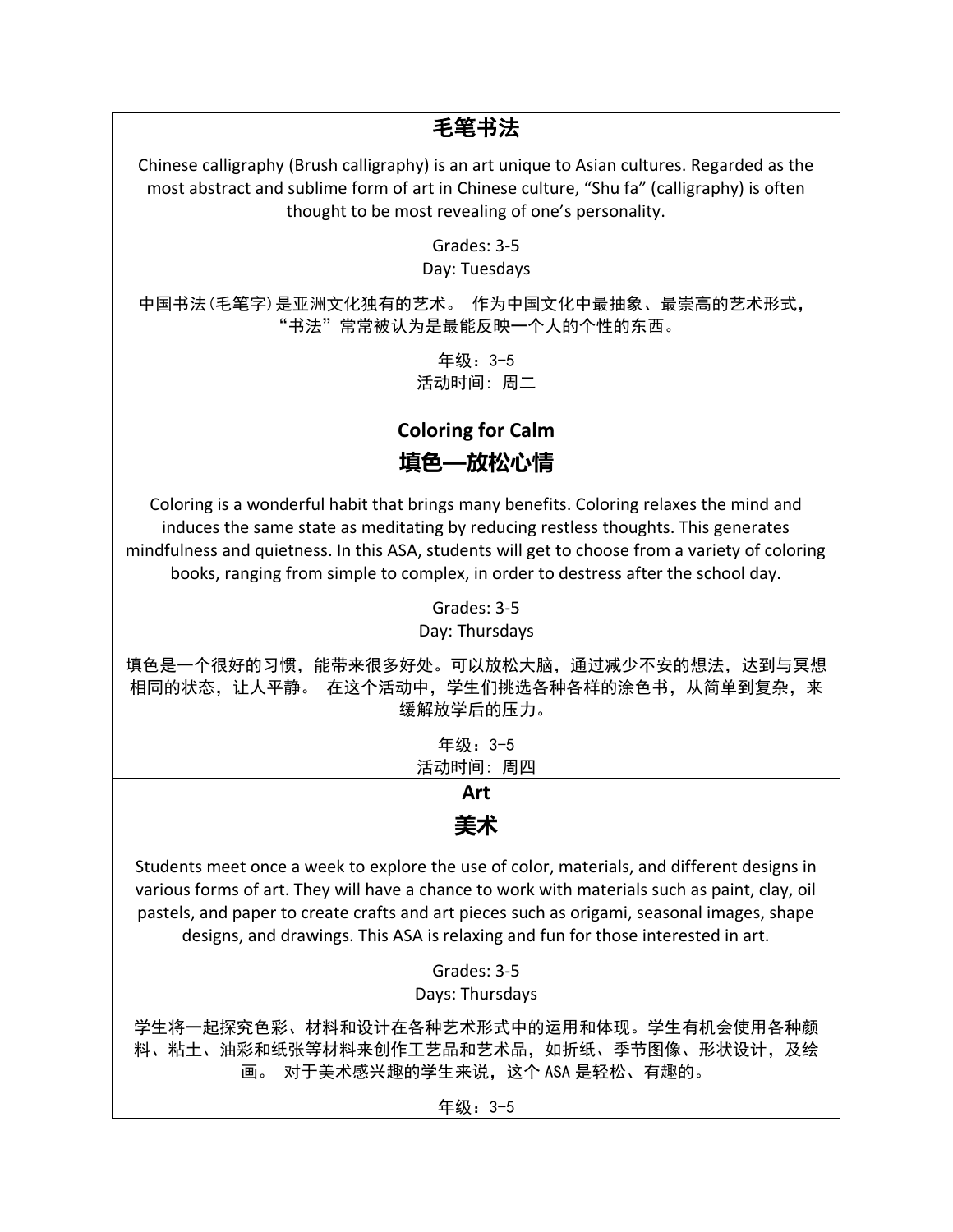活动时间: 周四



# **COMPETITIVE SPORTS 竞技体育运动**

# **Sea Dragon Swimming Club (Co-Ed) 海龙游泳俱乐部(男女混)**

Coach: Mary LuYan Sui

This is a team for competitive swimmers only; with a tryout being held during the first days of practice.

> Grade: 3-12 Practice Days: Mondays, Tuesdays & Thursdays @ 4:00-5:30 p.m. Cost Per Class: 65RMB

> > 教练: Mary Sui

仅游泳运动员可以加入海龙俱乐部。将在第一天的选拔中,挑选出俱乐部的成员。

年级: 3-12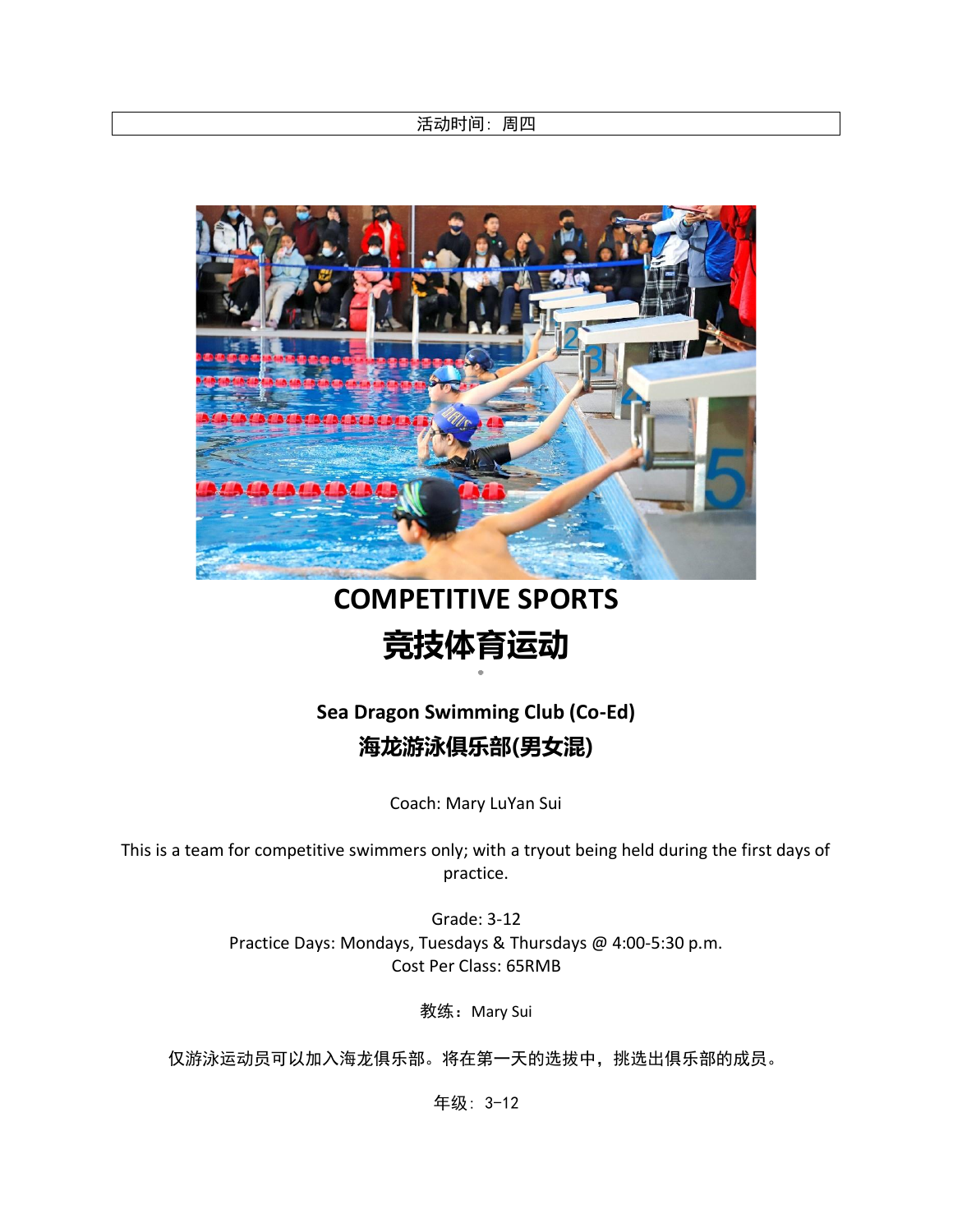训练时间: 周一,周二和周四的下午 4:00-5:30 每次训练费用:65 元



# **Humanities** 人文学科

# **Book Club 图书俱乐部**

Does your child have a love of literacy? Students will explore their interest in reading and books in this ASA.

> Grades: K-2 Days: Tuesdays

你的孩子热爱文学吗? 学生将在 ASA 中探索他们对阅读和书籍的兴趣。

年级:K-2 活动时间: 周二

# **Documentary Appreciation 纪录片欣赏**

It is suggested that only native-Chinese speaking students register in this class. Students will develop an understanding of video documentaries in this ASA.

Grades: K-2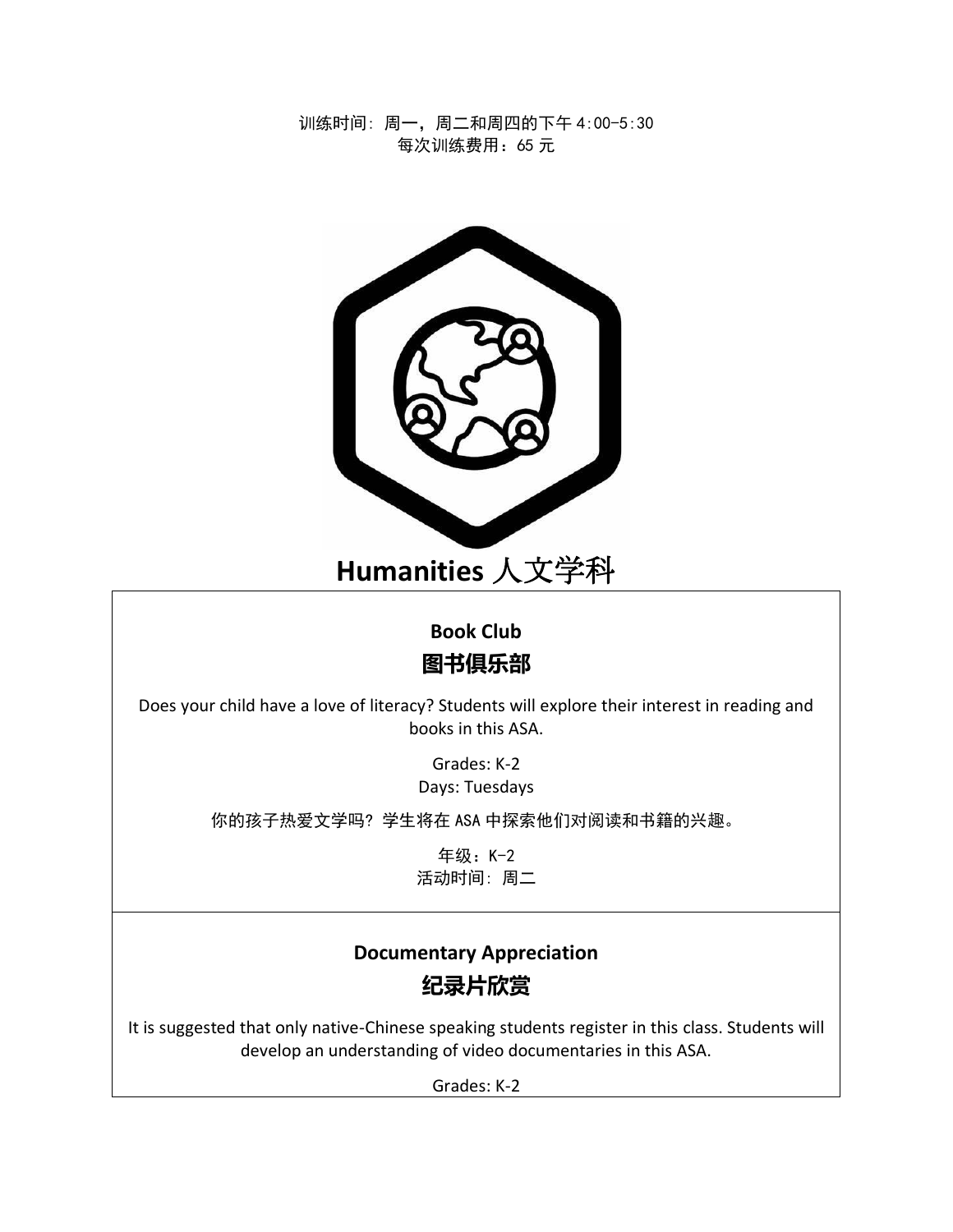Days: Tuesdays

建议仅中文为母语的学生报名。学生将深入理解纪录片。

年级:K-2 活动时间: 周二

#### **Book Club**

# **图书俱乐部**

Discover great books, share new stories and explore important topics in the book club.

Grades 3-5 Day: Thursdays

在读书俱乐部里,你可以发现超棒的书籍,和同伴分享新的故事,探索热门话题。

年级:3-5 年级 活动时间:周四

# **Documentary Appreciation 纪录片欣赏**

It is suggested that only native-Chinese speaking students register in this class. Students will develop an understanding of video documentaries in this ASA.

Grades: 3-5

Days: Thursdays

建议仅中文为母语的学生报名。学生将深入理解纪录片。

年级:3-5 年级 活动时间:周四

# **Chinese academic support 中文学术支持**

Students will be able to delve deeper into Chinese and math content to deeper their understanding. This class is targeted to native Chinese speakers. Language of instruction: Chinese.

> Grades: 1-4 Days: Tuesdays OR Thursdays

学生将能够更深入地钻研语文和数学内容,以加深他们的理解。 本课程针对以中文为母语的 人士。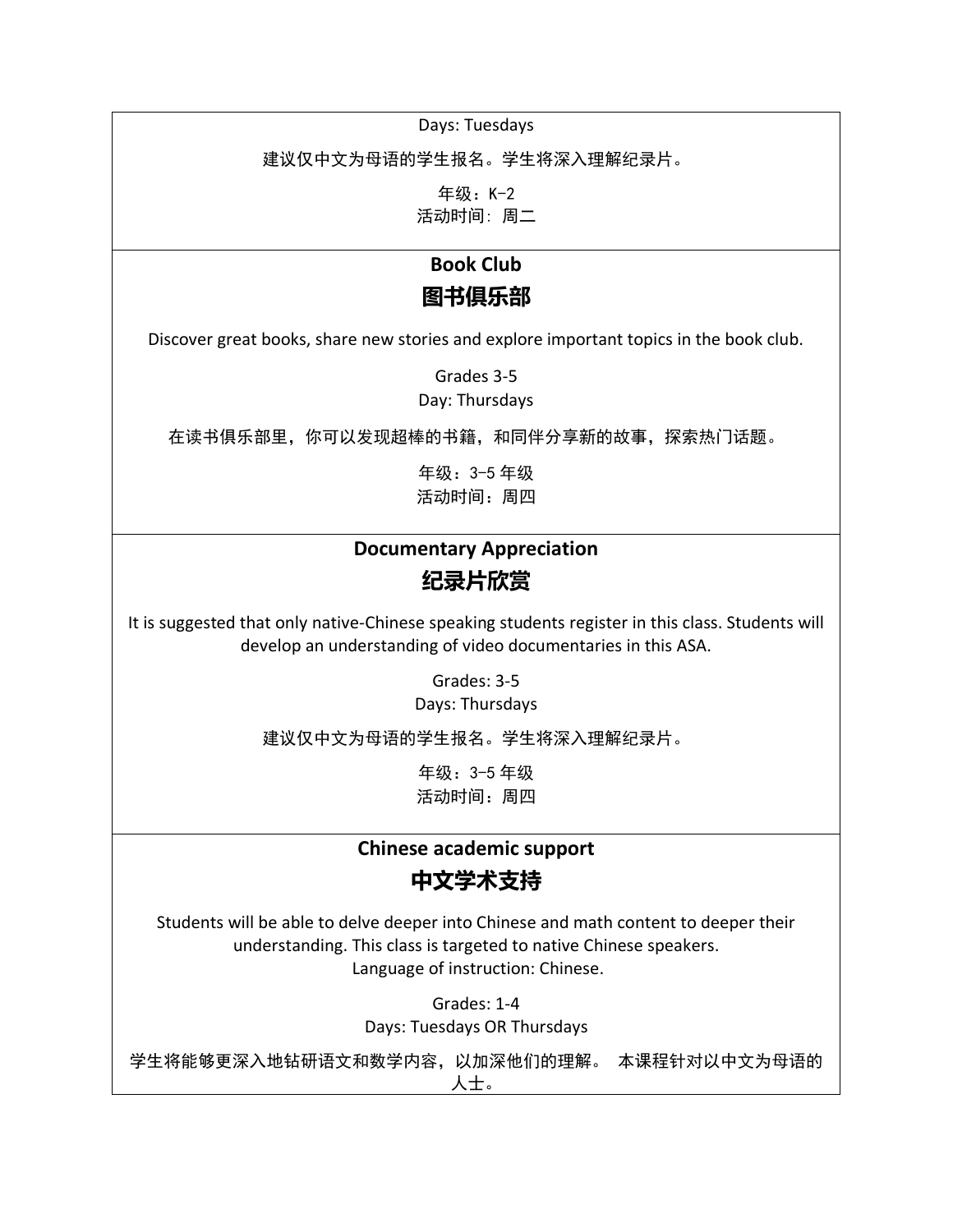授课语言:中文。

年级:1-4 年级

活动时间: 周二或周四



#### **Aerobic Fitness**

#### **有氧健身运动**

This class allows students to relax and de-stress after a day of school. Students will move to music and develop their fitness in a relaxing and fun environment. This class requires a two day per week commitment.

> Grades: 3-5 Day: Tuesdays & Thursdays

这个课程可以让学生在一天的学习后放松、减压。 学生将随着音乐起舞, 在轻松、有趣的锻 炼身体。 这个课程需学生每周需要参加两次。

> 年级:3-5 年级 活动时间: 周二和周四

#### **Super Steppers Club**

**步行运动俱乐部**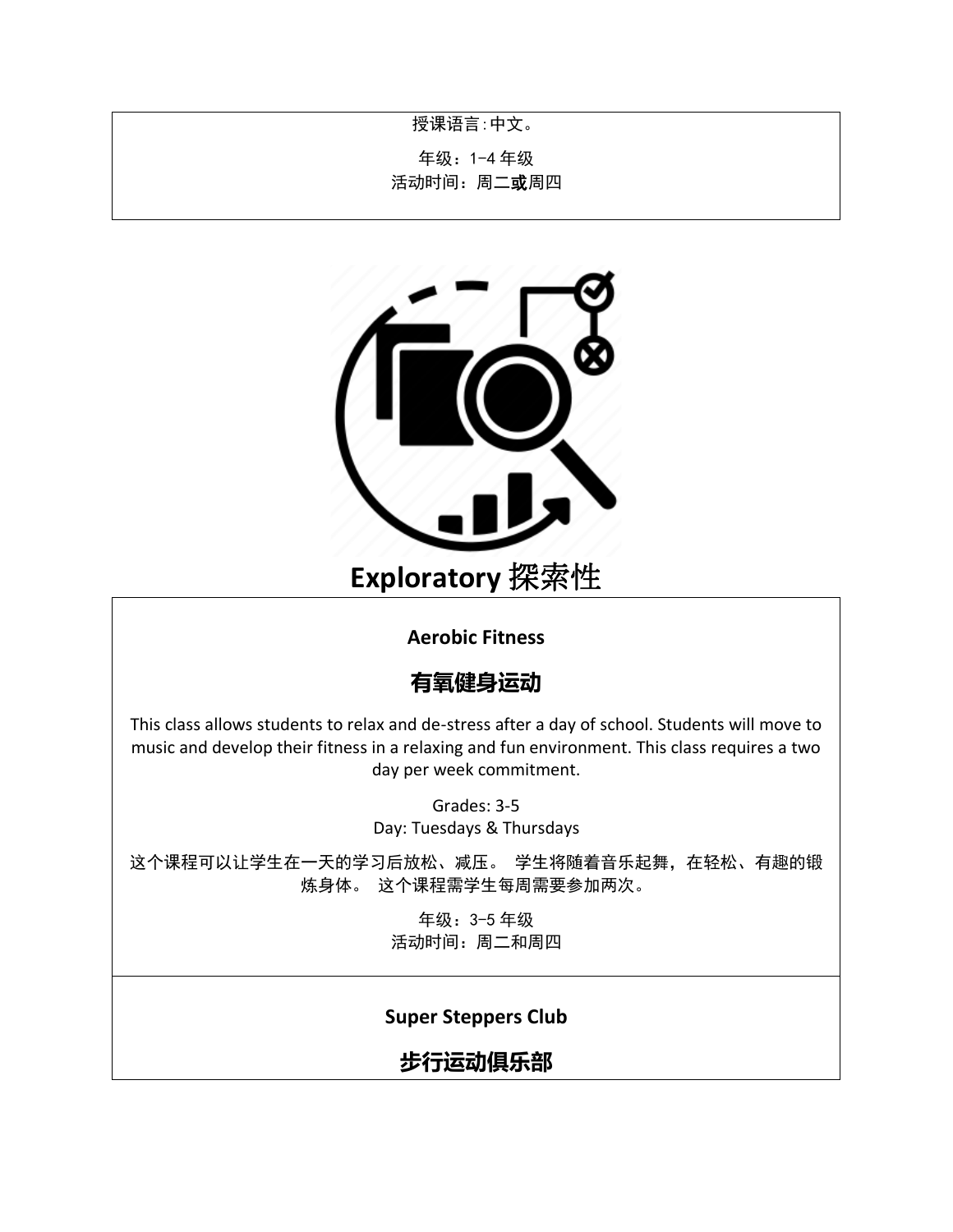Are you ready to meet other new young ladies who can motivate you, support you, and work with you to improve your fitness and overall heart health? Well, come and join our sensational Super Steppers Club. We will meet promptly at 3:45 in the Bilingual School Cafe so that we can get a good 45 minutes of walking time. Please come ready and prepared by wearing comfy clothes and shoes. Open to young ladies in grades 3-8. See you there!

> Grades: 3-5 Days: Tuesdays

你已经做好准备同其他的女孩子,在相互的陪伴、激励和支持中,一起锻炼身体,增强心肺功 能吗?那快快加入步行运动的俱乐部吧!我们将在下午 3:45 华美双语学校的食堂集合, 保证 我们有 45 分钟的步行时间。请在课前准备好舒适的衣服和鞋子。我们的俱乐部欢迎 3-8 年级 的女生加入,期待你们的加入!

> 年级:3-5 年级 活动时间:周二

**Chinese Theater 中国剧作**

This class includes reading activities of famous works and appreciation of relevant famous works and movies. Various activities help children have a deeper understanding of literary classics.

> Grades: DHS5-6 Day: Thursdays

本课程包括名著阅读,以及赏析中国名著及电影。 通过各种各样的活动帮助孩子们加深对文 学名著的理解。

> 年级:华美 5-6 年级 活动时间:周四

## **Spanish**

# **西班牙语**

Hola! Did you know that Spanish is the official language in over 20 countries? This is a beginner class (not for native Spanish speakers) that will introduce learners to Spanish and the customs of different countries.

> Grades: 3-5 Day: Tuesdays OR Thursdays

Hola! 你知道西班牙语是 20 多个国家的官方语言吗? 这是一个初级课程(不针对母语为西班牙 语的学生),将向学习者介绍西班牙语和不同国家的风俗习惯。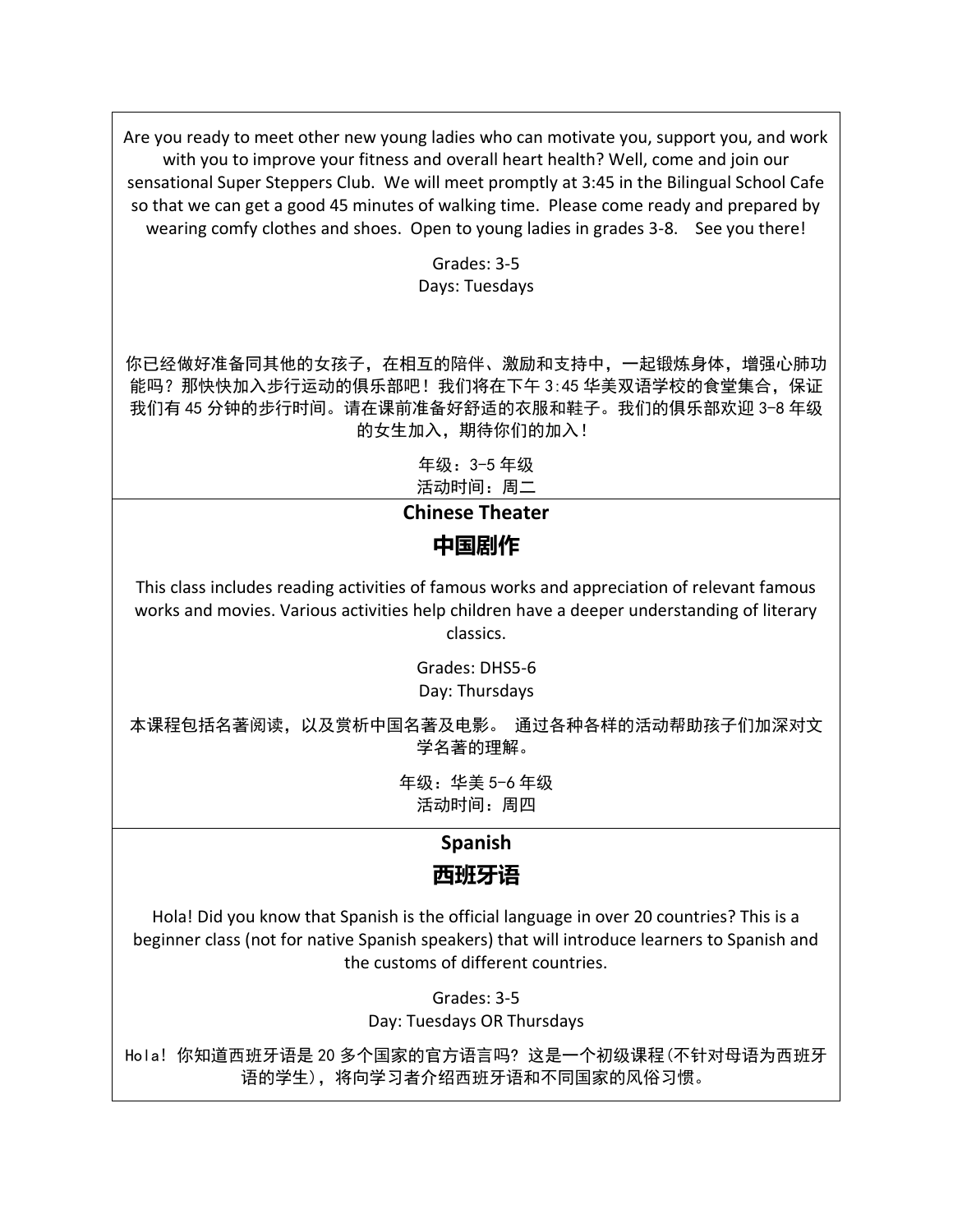年级:3-5 年级 活动时间: 周二或周四

# **Paid Activities** 付费活动

The activities below are from outside vendors that have been vetted and approved by the DAIS athletics and activities office to hold classes for our students on campus throughout the week. It is not mandatory to take any paid activities but rather an additional supplement to our program to allow students a broader range of activities. Please refer to the activities handbook for our policies pertaining to paid activities.

下列活动是由体育活动办公室审核通过的由校外教师负责在我们校 园内开展的活动。 付费活动是非强制性的,这是我们课程的额外 补充项,让学生可以有更广泛的活动范 围。请参阅活动手册,了 解有关付费活动的要求。

- The minimum number of students is listed for each. If a class drops below the minimum number, it may be canceled.
- 课程的开班最低人数已被列出。如果报名人数不够,课 程将被取消。

| <b>Basketball</b>                                                                                                            |  |
|------------------------------------------------------------------------------------------------------------------------------|--|
|                                                                                                                              |  |
| Join this ASA to develop students' interest in Basketball. Students will learn the basic<br>basketball skills and strategy.  |  |
| Cost per class: 95 RMB<br>Minimum Number: 8<br>Language of Instruction: Chinese and English<br>Grade: $3-5$<br>Day: Tuesdays |  |
| 培养学生对篮球的兴趣爱好,学习基本篮球技术及篮球比赛入门。                                                                                                |  |
| 每节课费用: 95元<br>开课最少人数: 8人<br>教学语言: 英文和中文                                                                                      |  |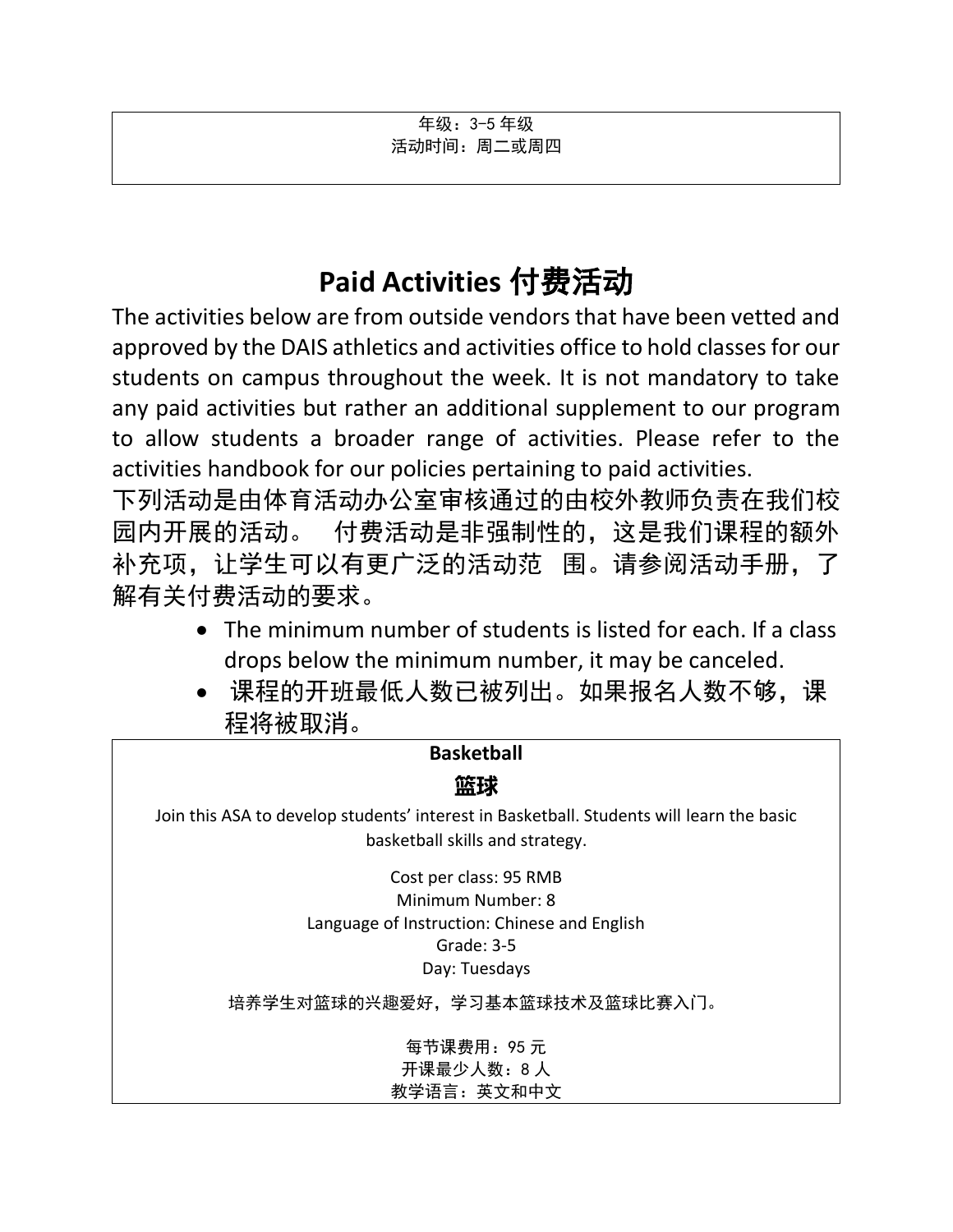年级:3-5 年级 活动时间:周二

#### **Basketball**

#### **篮球**

Join this ASA to develop students' interest in Basketball. Students will learn the basic basketball skills and strategy.

> Cost per class: 95 RMB Minimum Number: 8 Language of Instruction: Chinese and English Grade: K-2 Day: Thursdays

培养学生对篮球的兴趣爱好,学习基本篮球技术及篮球比赛入门。

每节课费用:95 元 开课最少人数:8 人 教学语言:英文和中文 年级: K-2 年级 活动时间:周四

#### **Coding – Scratch (Beginners)** 编程 **Scratch** 初级班

Scratch is a children's programming tool developed by MIT in 2007. Although the users don't have to know english or the keyboard, they can still build a programming concept by dragging the blocks of code.

Cost per class: 150 RMB per hour (Wednesdays are 150 and Fridays are 300) Minimum Number: 4 Language of Instruction: Chinese Grade: 1-6

Day: Wednesday and Friday (Friday is from 4:00-6:00)

"Scratch 是源于美国麻省理工在 2007 年开发的少儿编程工具, Scratch 初级课程通过小游戏 项目开启孩子的编程启蒙教育,在动手制作编程小游戏的过程中培养孩子的编程思维、逻辑思 维、激发创造力。

> 每节课费用:周三 150 元,周五 300 元 开课最少人数:4 人 授课语言:中文 年级:1-6 年级 活动时间:周三和周五(周五上课时间为 4:00-6:00)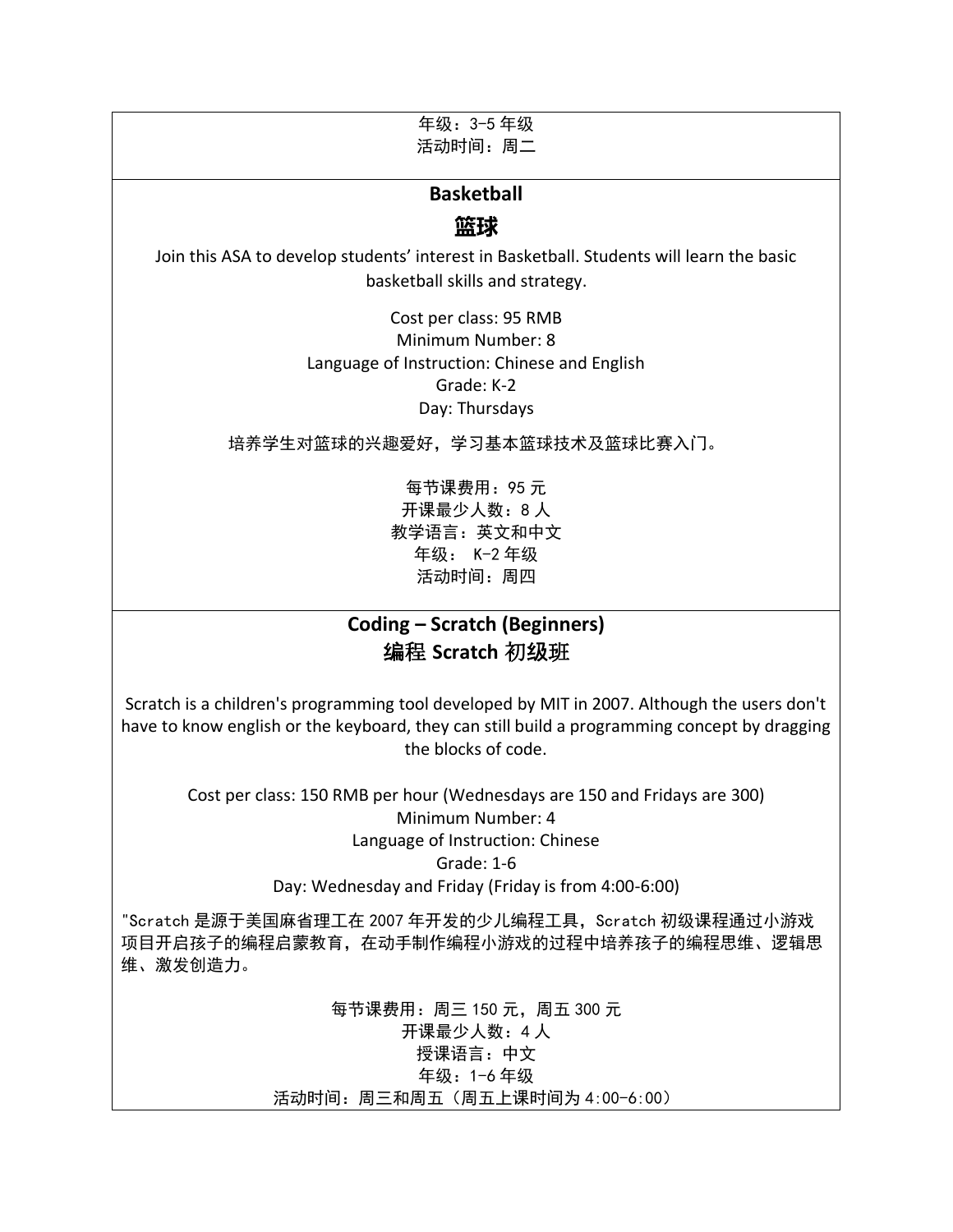## **Coding – Scratch (Intermediate)**

#### 编程 **Scratch** 中级班

Through systematic project-based learning, students can develop the ability of programming thinking, critical thinking, solving problems, and creativity. Students can build a scientific knowledge system at an early age and adapt to the challenges brought by the explosion of artificial intelligence knowledge in the future.

Cost per class: 150 RMB per hour (Wednesdays are 150 and Fridays are 300) Minimum Number: 4 Language of Instruction: Chinese Grade: 3-6 Day: Wednesday and Friday (Friday is from 4:00-6:00)

通过体系化的项目学习,培养孩子的编程思维,深入思考,独立解决问题的能力,让孩子将自 己的创意和想象力尝试通过编程得到实现。建立人工智能时代科学价值观,让孩子从小学会构 建科学知识体系,适应未来人工智能知识大爆炸带来的挑战。

> 每节课费用:周三 150 元,周五 300 元 开课最少人数:4 人 授课语言:中文 年级:3-6 年级 活动时间:周三和周五(周五上课时间为 4:00-6:00) **Coding – Scratch (Advanced)**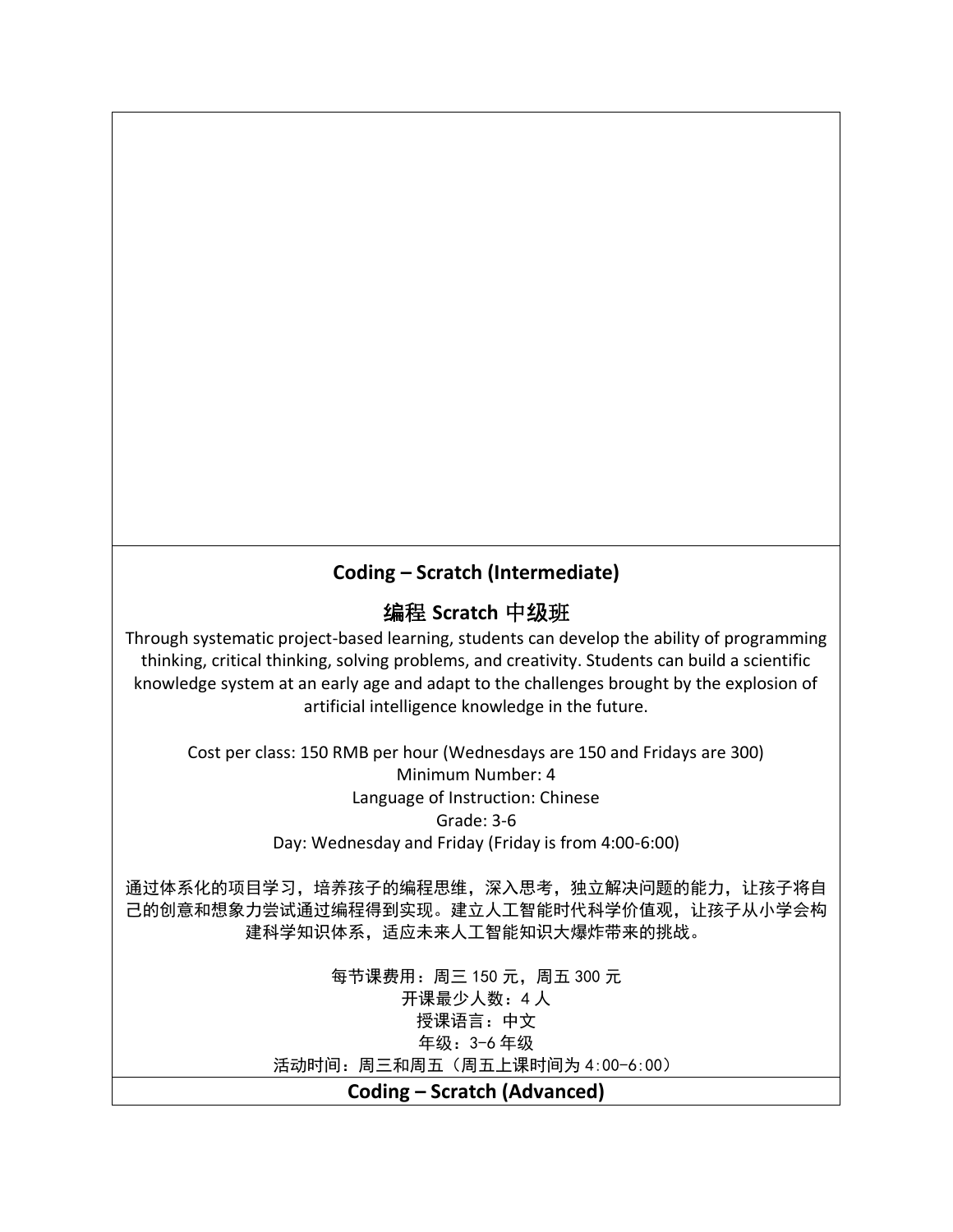编程 **Scratch** 高级班 Students start algorithm learning with Scratch. They can apply algorithms to solve mathematical problems and practical problems in life. The mathematical thinking, logical thinking, programming and application ability will be improved. Cost per class: 150 RMB per hour (Wednesdays are 150 and Fridays are 300) Minimum Number: 4 Language of Instruction: Chinese Grade: 5-6 Day: Wednesday and Friday (Friday is from 4:00-6:00) 应用 Scratch 语言开启算法学习,让孩子认识算法的概念与形式,应用算法解决数学问题以及 生活中的实际问题,深入提升孩子的数学思维、逻辑思维、编程应用能力。 每节课费用:周三 150 元,周五 300 元 开课最少人数:4 人 授课语言:中文 年级:5-6 年级 活动时间:周三和周五(周五上课时间为 4:00-6:00)

#### **FQ, Financial Quotient** 财商启蒙课

"Do you know FQ (Financial Quotient)? Financial intelligence is a person's ability to [understand] and [manage] money, along with [IQ] (intelligence quotient) and [EQ] as the three indispensable elements of success in modern society!

At what age do children begin to learn financial management? They should start at an early age. Blaine Children's Financial intelligence education helps children learn about money in life.The FQ education starts from zero, allowing children to establish stage financial goals, learn to save, spend, invest and share money.

> Cost per class: 100 RMB per hour Minimum Number: 6 Language of Instruction: Chinese Grade: 1-3 Day: Wednesday and Friday

你知道财商(FQ, Financial Quotient )吗?财商,即为财务智商,是一个人 [认识金钱] 和 [驾 驭金钱] 的能力,与[智商]( IQ )、[情商](EQ)并列为现代社会不可或缺的三大成功要素! 孩 子从几岁开始学理财?这堂学校没教的 FQ(财商)更该从小学起。布莱恩儿童财商教育让孩子 从生活中正确【认识金钱】。 从 0 开始的 FQ 教育,让孩子建立阶段财务目标,学会储蓄,消 费,投资与分享,从现在起培养小小巴菲特

> 每节课费用:100 元 开课最少人数:6 人 教学语言:中文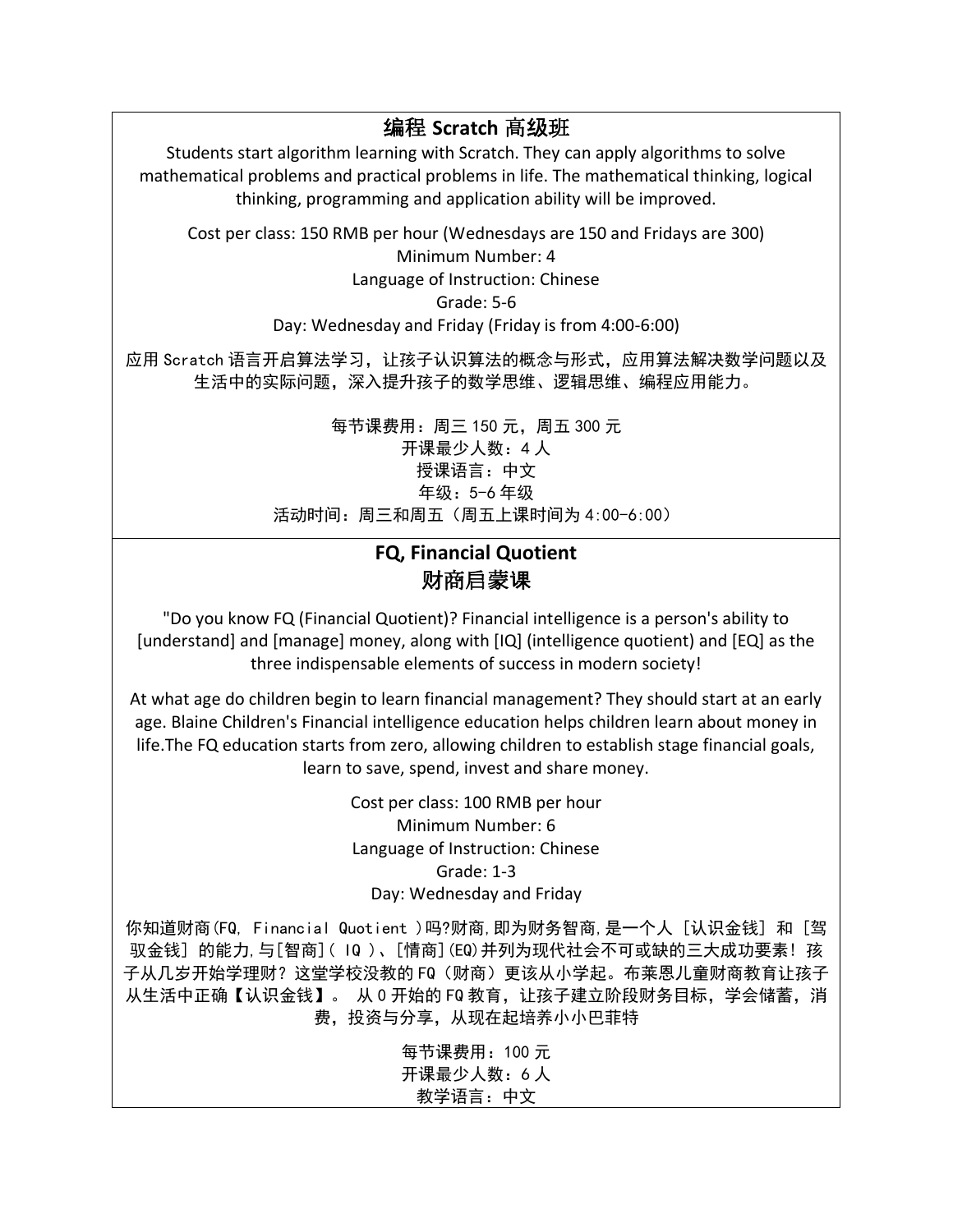#### 年级:1-3 年级 活动时间:周三和周五

#### **Dr. Xiao's Math Classroom G1-2**

### 数学思维拓展**(1-2** 年级**)**

Dr. Xiao's math classes are dedicated extra-curricular maths get togethers that breathe new life into maths beyond the classroom. They come in all shapes and sizes and there is no one model that works for every school. However, they all focus on two things: having fun with maths and learning. Dr. Xiao has over ten years' experience in teaching elementary math. He's currently a faculty member of Biomedical Engineering Department of Medical University. In his math class, kids will find math: playful, exciting and full of wonder.

> Cost per class: 150 RMB Minimum Number: 5 Language of Instruction: English & Chinese Grade: 1-2 Day: Mondays @ 4:00-5:00 p.m.

肖老师,香港中文大学电子工程系博士后,现任高校教师,教授留学生 IB 数学、人工智能开 发等课程。肖老师具有十余年小学奥数教学经验,他的课别具一格,高屋建瓴地从完整数学体 系出发、对孩子们课内的知识点进行总结,再以国际经典教材《新加坡奥数》作为课内知识的 延伸。Daniel 老师独家引入日本系列奥数游戏,并自主研发出整套思维拓展课程。孩子们将在 游戏中不断面临各样有趣的数学题目挑战,真正走入迷人的数学世界。本课程将在稳步提高学 生数学思维能力的同时,让学生真正认识数学、学会数学、爱上数学。

> 每节课费用:150 元 授课语言: 英文和中文 开课最少人数:5 人 年级: 1-2 年级 活动时间:周一下午 4:00-5:00

#### **Dr. Xiao's Math Classroom G3-4**

#### 数学思维拓展**(3-4** 年级**)**

Dr. Xiao's math classes are dedicated extra-curricular maths get togethers that breathe new life into maths beyond the classroom. They come in all shapes and sizes and there is no one model that works for every school. However, they all focus on two things: having fun with maths and learning. Dr. Xiao has over ten years' experience in teaching elementary math. He's currently a faculty member of Biomedical Engineering Department of Medical University. In his math class, kids will find math: playful, exciting and full of wonder.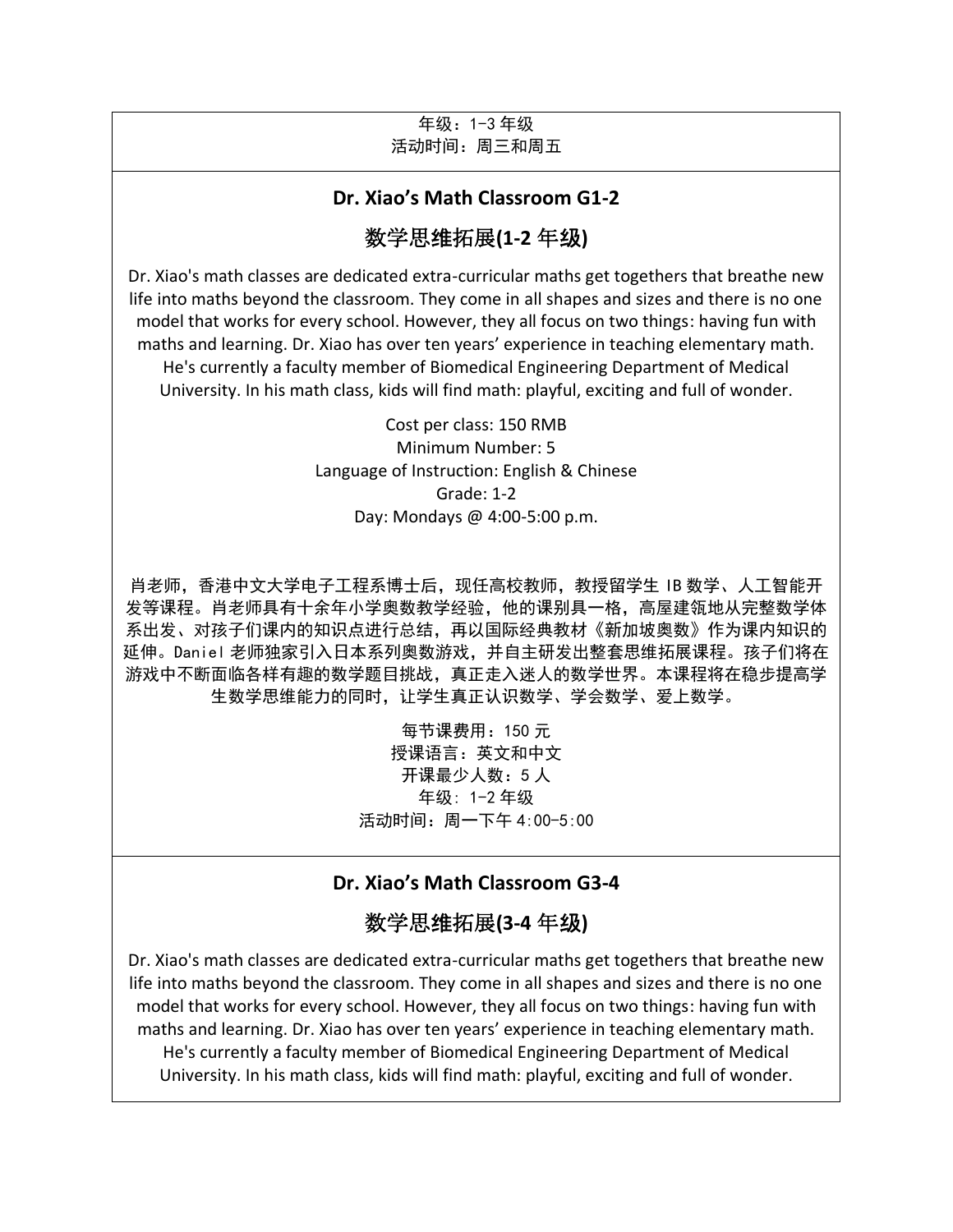#### Cost per class: 150 RMB Minimum Number: 5 Language of Instruction: English & Chinese Grade: 3-4 Day: Wednesdays @ 4:00-5:00 p.m.

肖老师,香港中文大学电子工程系博士后,现任高校教师,教授留学生 IB 数学、人工智能开 发等课程。肖老师具有十余年小学奥数教学经验,他的课别具一格,高屋建瓴地从完整数学体 系出发、对孩子们课内的知识点进行总结,再以国际经典教材《新加坡奥数》作为课内知识的 延伸。Daniel 老师独家引入日本系列奥数游戏,并自主研发出整套思维拓展课程。孩子们将在 游戏中不断面临各样有趣的数学题目挑战,真正走入迷人的数学世界。本课程将在稳步提高学 生数学思维能力的同时,让学生真正认识数学、学会数学、爱上数学。

> 每节课费用:150 元 开课最少人数:5 人 授课语言:英文和中文 年级: 3-4 年级 活动时间:周三下午 4:00-5:00

## **Horse Riding (Paid)**  马术**(**付费**)**

Elementary course: The theoretical knowledge, riding 30mins, taking care of the horses

Cost: 210RMB per class Language of instruction: English & Chinese Minimum Number: 2 Grade: K-12 Day: Mondays/ Wednesdays/Fridays @ 4:00-5:00 p.m.

*Additional Information: Coaches will pick up students to the Spring Field and drop them off on campus.*

初级课程:理论知识,30 分钟骑马,打理马匹

每节课费用: 210 元 授课语言:英语、中文 开课最少人数:2 人 年级: K-12 年级 活动时间:周一或周三或周五下午 4:00-5:00

附加说明:俱乐部教练将接送学生,往返俱乐部和学校。

#### **Soccer Training (Paid)**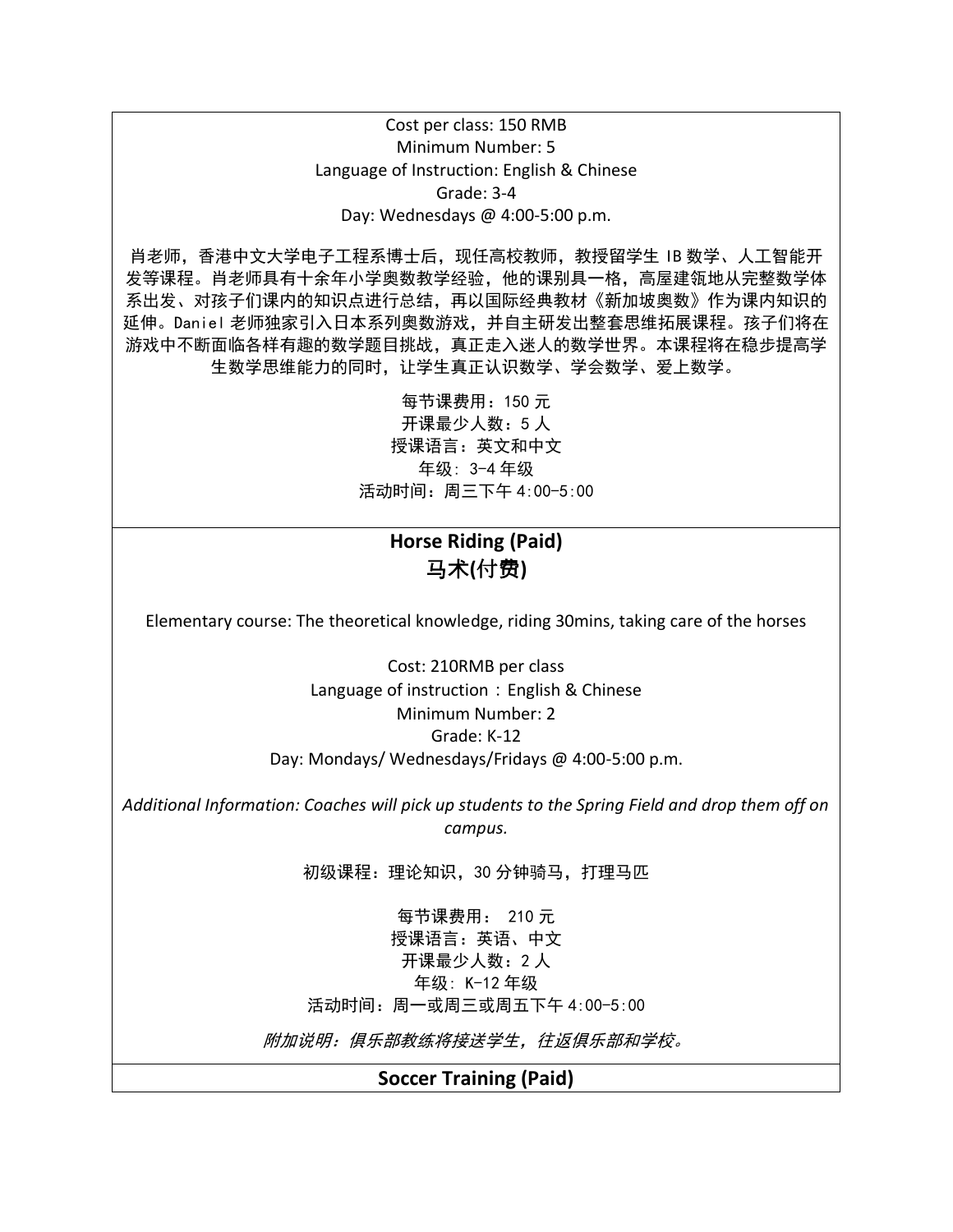足球训练**(**付费**)** The players can get the professional instruction (basic soccer skills- dribbling, passing and shooting) while also developing their individual, collective and social responsibility.

> Cost per class: 80 RMB Language of Instruction: Chinese and English Minimum Number: 8 Grade: K-5 Day: Wednesdays & Fridays @ 4:00-5:00 p.m.

让球员获得科学的足球技术指导(基本足球技术-运球、传球和射门),同时在个人、集体及 社会责任意识方面得到提升和发展

> 每节课费用:80 元 开班最少人数:8 人 授课语言: 中文 年级:K-5 年级 时间:周三和周五下午 4:00-5:00

# **Swim Training (Paid)**  游泳训练**(**付费**)**

The swimming course is designed to meet the majority of students who love swimming. The course mainly teaches competitive swimming, including butterfly, backstroke, breaststroke, freestyle, and turning and starting required to participate in swimming competitions. They can strengthen their physical fitness through training. They can sign up if they have the basic of swimming.

> Cost per class: 130 RMB (Paying for coach and lifeguard) Language of Instruction: Chinese with a little English Minimum Number: 8 Grade: 2-12 Day: Wednesdays & Fridays @ 4:00-5:00 p.m.

游泳课程是为了满足广大喜爱游泳的学生,课程主要教授竞技游泳,包含蝶泳仰泳蛙泳自由 泳,以及参加游泳比赛所需转身和出发,通过训练强化体能,有游泳基础可报名。

> 每节课费用:每节课 130 元(付给教练和救生员) 授课语言:中文和少许英语 开班最少人数:8 人 年级:2-12 年级 活动时间:周三和周五下午 4:00-5:00

> > **Table Tennis (Paid)**  乒乓球**(**付费**)**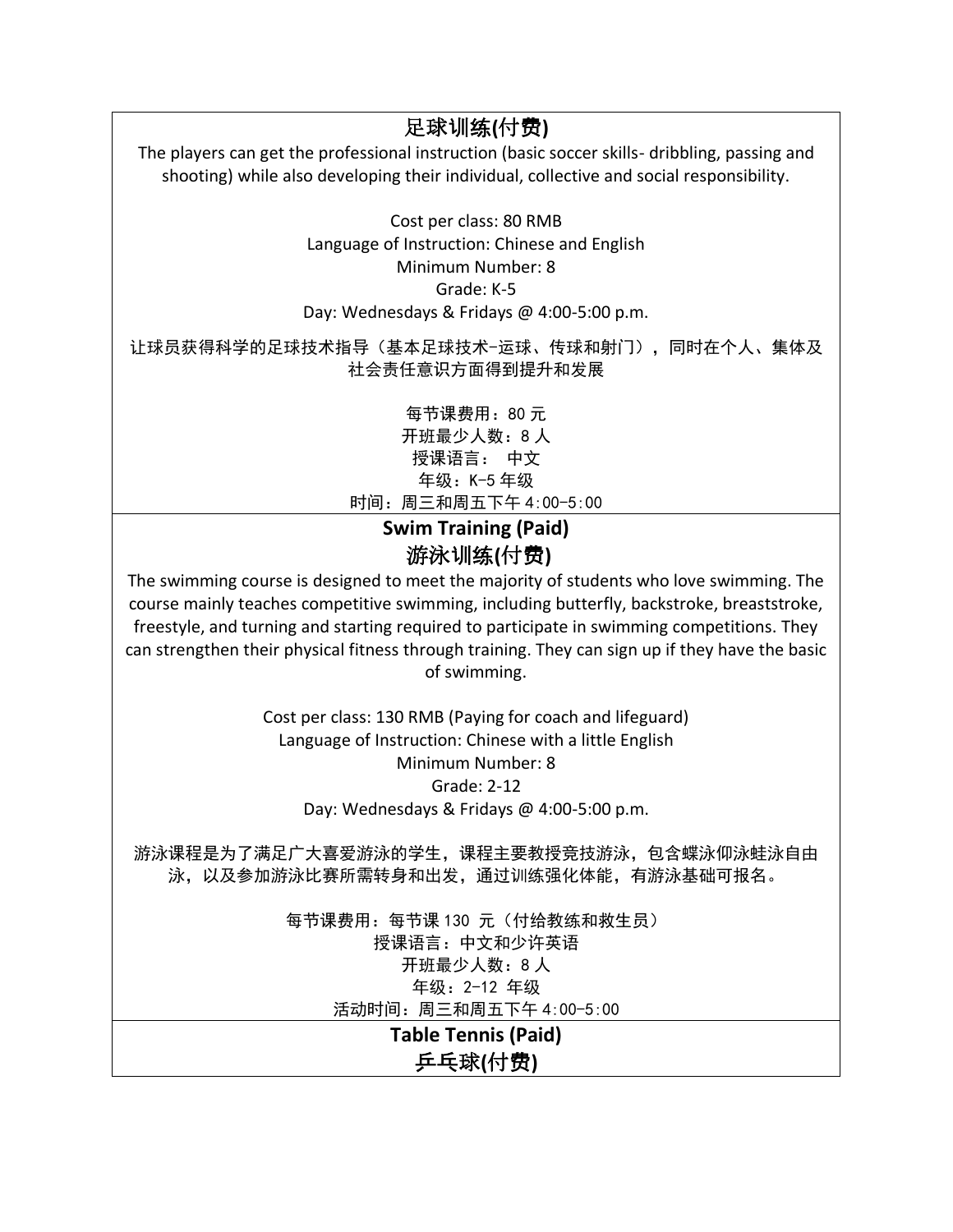This course aims to cultivate students' interest in playing table tennis. We stimulate students' potential through physical fitness and physical coordination training. Through "positive discipline" teaching method, students can develop self-discipline, responsibility, cooperation, and the ability to solve problems by themselves.

> Cost per class: 85 RMB Language of Instruction: Chinese Minimum Number: 8 Grades: K-6 Day: Wednesdays & Fridays @ 4:00-5:00 p.m.

本课程以培养青少年学打乒乓球兴趣为主,通过体适能及身体协调性训练激发学员运动潜能, 通过"正面管教"的教学方式,让学员在和善而坚定的训练气氛中培养学员自律、有责任感、 团结协作以及自我解决问题的能力

> 每节课费用:每节课 85 元 授课语言:中文 开班最少人数:8 人 年级:K-6 年级 活动时间:周三和周五 4:00-5:00

**Creative Painting (Paid)**  创意绘画 **(**付费**)**

Creative painting and creative handcraft

Cost per class: 90RMB Language of Instruction: Chinese Minimum Number: 2 Grades: 1-12 Day: Wednesdays OR Fridays @ 4:00-5:00 p.m.

创意绘画、创意手工

每节课费用:每节课 90 元 授课语言:中文 开班最少人数:2 人 年级:1-12 年级 活动时间:周三下午 4:00-5:00 或者周五下午 4:00-5:00

> **Volleyball G5-12 (Paid) 5-12** 年级排球 **(**付费**)**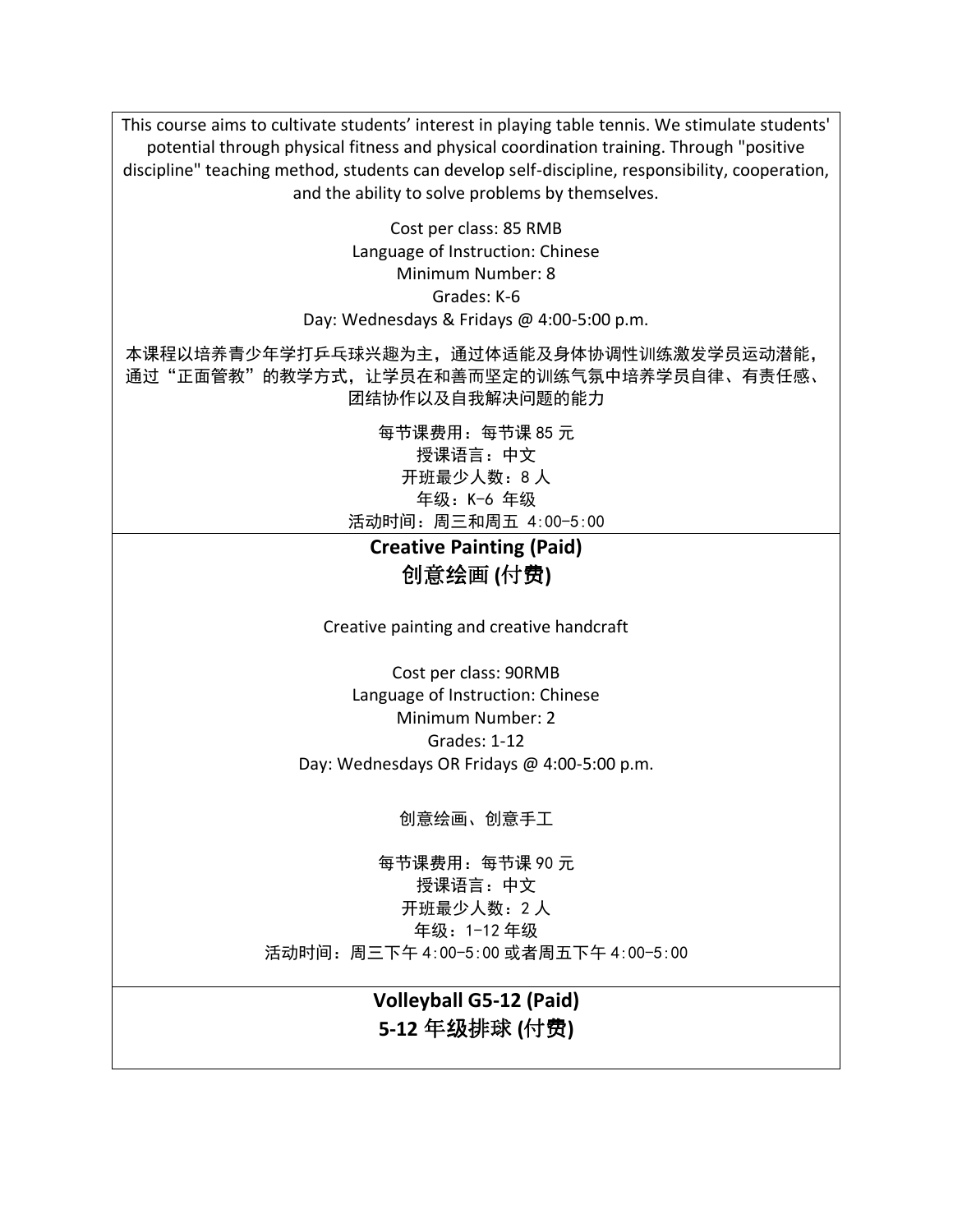Volleyball is one of the strengths in China. Through the learning of volleyball sports skills, students will be improved their master professional sports skills, brace spirit, cooperation ability, and can better achieve lifelong quality towards the future."

> Cost per class: 150RMB Language of Instruction: Chinese & English Minimum Number: 4 Grades: 5-12 Day: Wednesday @ 4:00-5:00 p.m.

排球运动是中国奥林匹克运动的强项之一,有着优良传统和文化,通过排球运动技能的学习提 升孩子素质素养,掌握专业的运动技能,拓展孩子们的勇敢拼搏和团结协作能力,更好达成通 向未来的终身素养。

> 每节课费用:150 元 授课语言:中文和英文 开课最少人数:4 人 年级:5-12 年级 活动时间:周三下午 4:00-5:00 p.m.

### **Fencing G5-12 (Paid) 5-12** 年级击剑**(**付费**)**

Fencing is one of the traditional ASA courses.. While carrying forward the Olympic spirit, we wish that students can strengthen and develop their body as well as their confidence and courage.

> Cost per class: 150RMB Language of Instruction: Chinese & English Minimum Number: 4 Grades: 5-12 Days: Tuesdays & Thursdays @ 3:55-4:45 p.m.

击剑运动的开展是我校的传统 ASA 课程之一,有着较好的底蕴和传承。我们弘扬奥林匹克精神 的同时,"以剑树人",锻炼孩子们的体魄,勇敢顽强。

> 每节课费用:150 元 授课语言:中文和英文 开课最少人数:4 人 年级:5-12 年级 活动时间:周二和周四下午 3:55-4:45

> > **Chinese Go G1-5 (Paid) 1-5** 年级围棋**(**付费**)**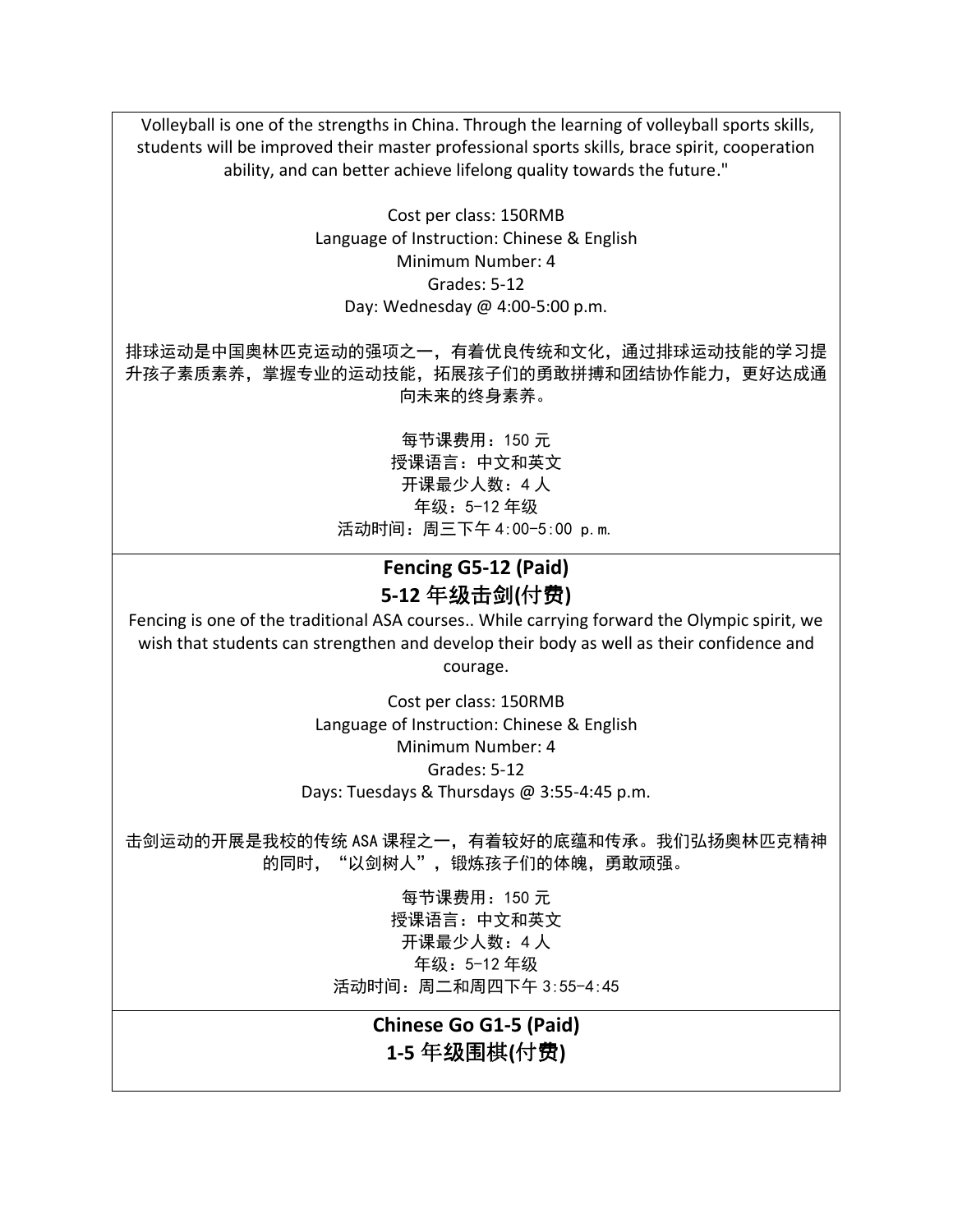There are many advantages for children to learn Go, such as: students can more objectively accept failure, enhance the ability to resist setbacks, cultivate the overall picture, improve organization and logic, improve calculation power and judgment, cultivate the skills to play different games.

> Cost per class: 80RMB (+75RMB for three books) Language of Instruction: Chinese Minimum Number: 6 Grades: 1-5 Day: Fridays @ 4:00 – 5:00 p.m.

小孩子学习围棋好处有很多,比如:可以更客观地接受失败、增强抗挫折能力、培养大局观、 提高做事情的条理性和逻辑性、提高计算力和判断力、培养做事的决断能力。

> 每节课费用:80 元(另外还有三本教材费 75 元) 授课语言:中文 开课最少人数:6 人 年级:1-5 年级 活动时间:周五下午 4:00-5:00 p.m.

#### **Theory and practice of ancient Poetry and film performance** 古诗词影视表演理论与实践

This is a high-quality acting course, which celebrates Chinese culture, and students may have the opportunity to participate in the shooting of a short film or television series, the use of green screen special effects and understanding of professional shooting.

> Cost per class: 200RMB Language of Instruction: Chinese Minimum Number: 5 Grades: K-2 & 3-5 Day: Mondays @ 4:00-5:00 p.m.

专业表演课程,提升国学素质,有机会参与影视短剧拍摄,使用绿幕特效,专业拍摄团队。

每节课费用:200 元 授课语言:中文 开课最少人数:5 人 年级:K-2 年级和 3-5 年级 活动时间:周一下午 4:00-5:00

#### **Latin Dance**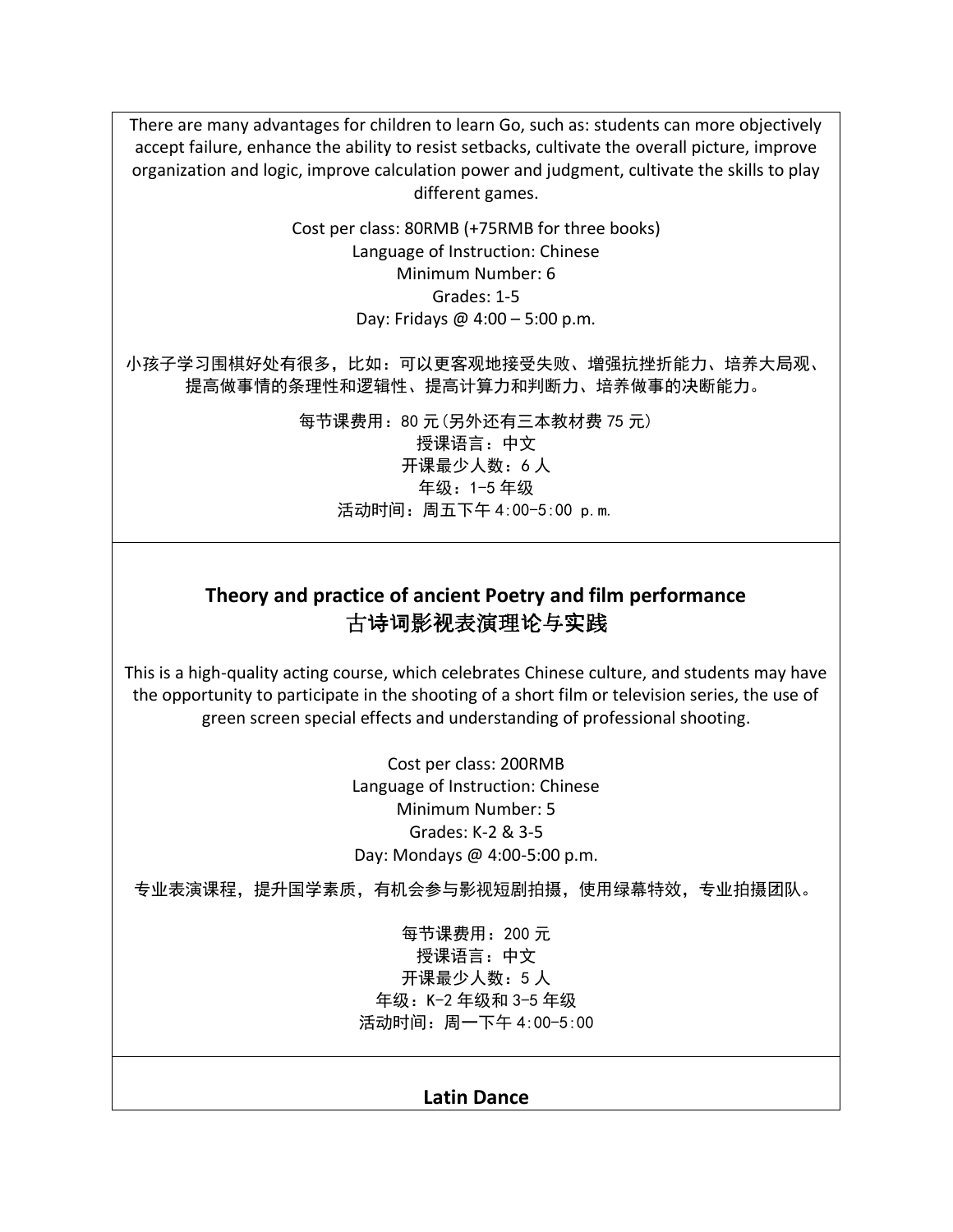#### 拉丁舞

Exercise shoulders, abdomens, waist and hips based whil developing strength and force through dancing.

> Cost per class: 100RMB Language of Instruction: Chinese Minimum Number: 6 Grades: K-5 Day: Mondays @ 4:00-5:00 p.m.

以运动肩部,腹部,腰部,臀部为主的舞蹈,锻炼孩子表现力

每节课费用:100 元 授课语言:中文 开课最少人数:6 人 年级:K-5 年级 活动时间:周一下午 4:00-5:00 p.m.

#### **Jazz Dance** 爵士舞

This lively class will help students develop rhythm and control to music while improving attention, posture, coordination and flexibility.

> Cost per class: 100RMB Language of Instruction: Chinese Minimum Number: 6 Grades: K-5 Day: Wednesday @ 4:00 – 5:00 p.m.

跟随音乐有节奏有控制的舞动,在讲究形体姿态美观的同时,又能肢体开发和身体协调性与灵 活性。

> 每节课费用:100 元 授课语言:中文 开课最少人数:6 人 年级:K-5 年级 活动时间:周三下午 4:00-5:00

## **Electric Guitar** 电吉他

Learn this versatile and cool musical instrument!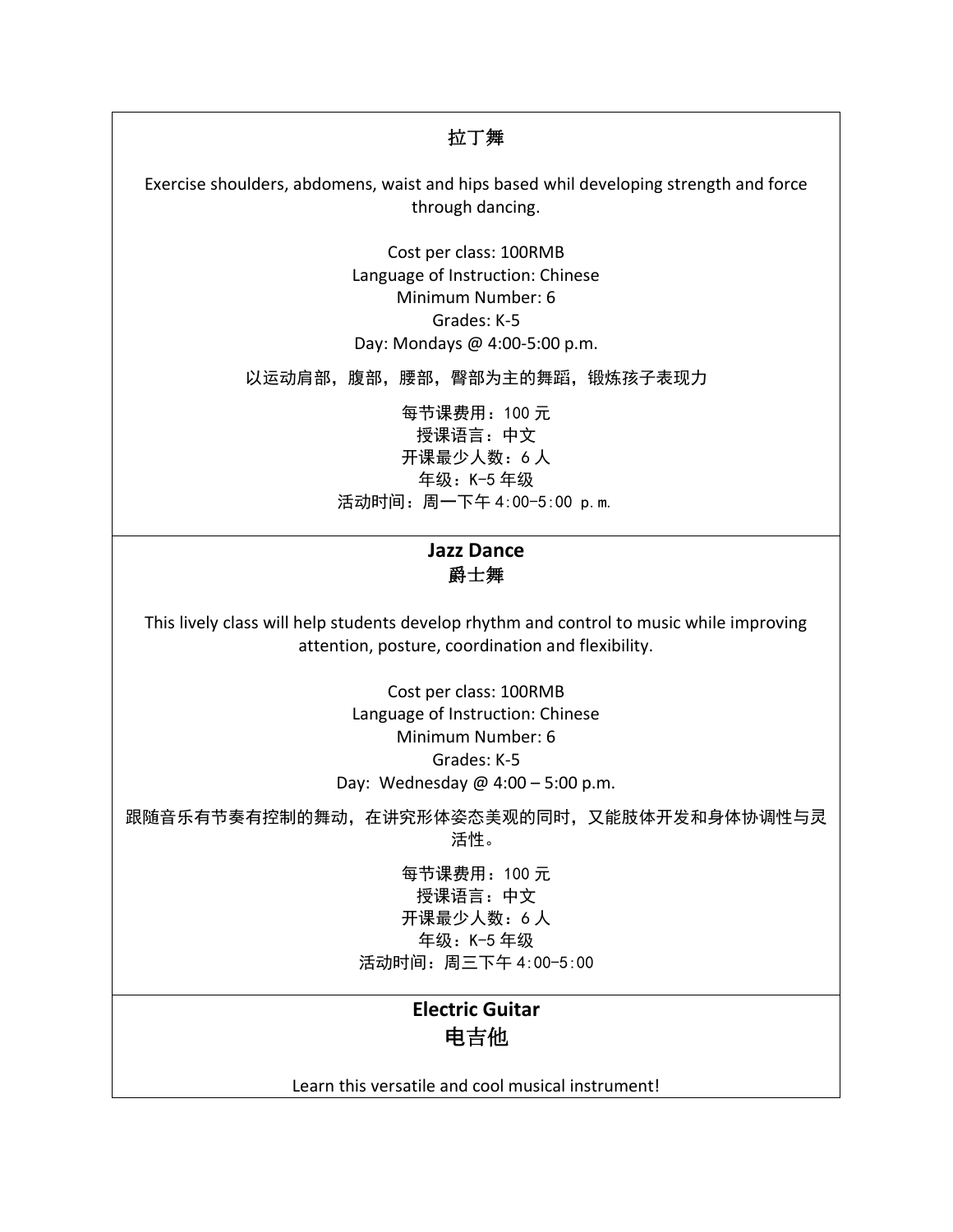Cost per class: 230RMB Language of Instruction: Chinese Minimum Number: 3 Grades: K-5 Day: Mondays @ 4:00-5:00 p.m.

让我们一起学习这个多功能的电子乐器吧!

每节课费用:230 元 授课语言:中文 开课最少人数:3 人 年级:K-5 年级 活动时间:周一下午 4:00-5:00 p.m.

#### **Advanced Tennis** 高阶网球课

This class is for students who have some consistency with ground strokes and can have at least 10 rallies with a coach.

Additional Information: Students must bring their own racket and wear proper sport jersey and preferably tennis shoes.

Coach Chris: Certified with USPTR and has played tennis for 20 years in Canada and China. He has been coaching in DAIS since 2018. Mainly instructs intermediate, advanced, and international students.

> Cost per class: 130RMB Language of Instruction: Chinese & English Minimum Number: 4 Grades: 3-12 Day: Mondays @ 4:00-5:00 p.m.

中级班招收有一定正反手稳定性的学员比如可以跟教练至少打 10 个来回以上的。 附加说明:学生需自带球拍,穿运动服,尽量穿网球鞋。

美国职业网球教练员组织认证教练资质且在加拿大及中国有 20 年网球球龄。Chris 教练自 2018 年开始担任美国学校网球教练,主要负责中高级学员及国际生。 -王教练:有着丰富的网 球教学背景并专修过教育学和教育心理学。了解儿童心理,因材施教,为人善良,亲和力高, 有耐心,深受学员们的喜爱。王教练以中文授课负责儿童网球启蒙及成人初学课程。

> 每节课费用:130 元 授课语言:中文和英文 开课最少人数:4 人 年级:3-12 年级 活动时间:周一下午 4:00-5:00 p.m.

#### **Beginners Tennis**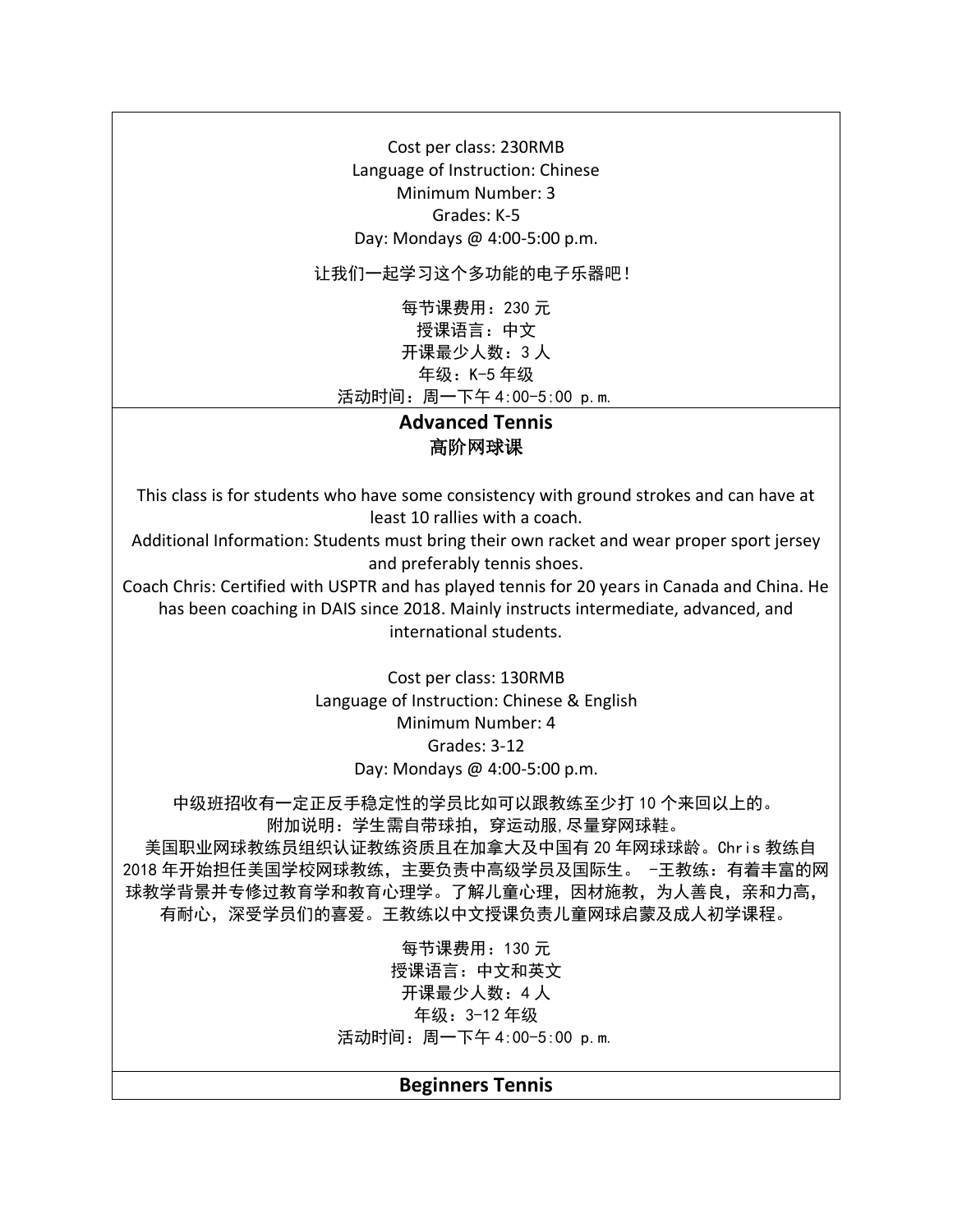初阶网球课

This class is for students who are new or have just started learning the sport. At this stage students cannot yet have any rallies with a coach.

Additional Information: Students must bring their own racket and wear a proper sports jersey and preferably tennis shoes.

Coach Chris: Certified with USPTR and has played tennis for 20 years in Canada and China. He has been coaching in DAIS since 2018. Mainly instructs intermediate, advanced, and international students.

> Cost per class: 130RMB Language of Instruction: Chinese & English Minimum Number: 4 Grades: K-3 Day: Wednesdays @ 4:00-5:00 p.m.

初级班是为零基础或者刚刚接触网球的学生准备的课程。

附加说明:学生需自带球拍,穿运动服,尽量穿网球鞋。 美国职业网球教练员组织认证教练资质且在加拿大及中国有 20 年网球球龄。Chris 教练自 2018 年开始担任美国学校网球教练,主要负责中高级学员及国际生。 -王教练:有着丰富的网 球教学背景并专修过教育学和教育心理学。了解儿童心理,因材施教,为人善良,亲和力高, 有耐心,深受学员们的喜爱。王教练以中文授课负责儿童网球启蒙及成人初学课程。

> 每节课费用:130 元 授课语言:中文和英文 开课最少人数:4 人 年级:K-3 年级 活动时间:周三下午 4:00-5:00 p.m.

#### **Intermediate Tennis** 中阶网球课

This class is for students who have learned tennis before. At this stage students can have 2-5 rallies with a coach.

Additional Information: Students must bring their own racket and wear a proper sports jersey and preferably tennis shoes.

-Coach Chris: Certified with USPTR and has played tennis for 20 years in Canada and China. He has been coaching in DAIS since 2018. Mainly instructs intermediate, advanced, and international students.

> Cost per class: 130RMB Language of Instruction: Chinese & English Minimum Number: 4 Grades: 1-5 Day: Fridays @ 4:00-5:00 p.m.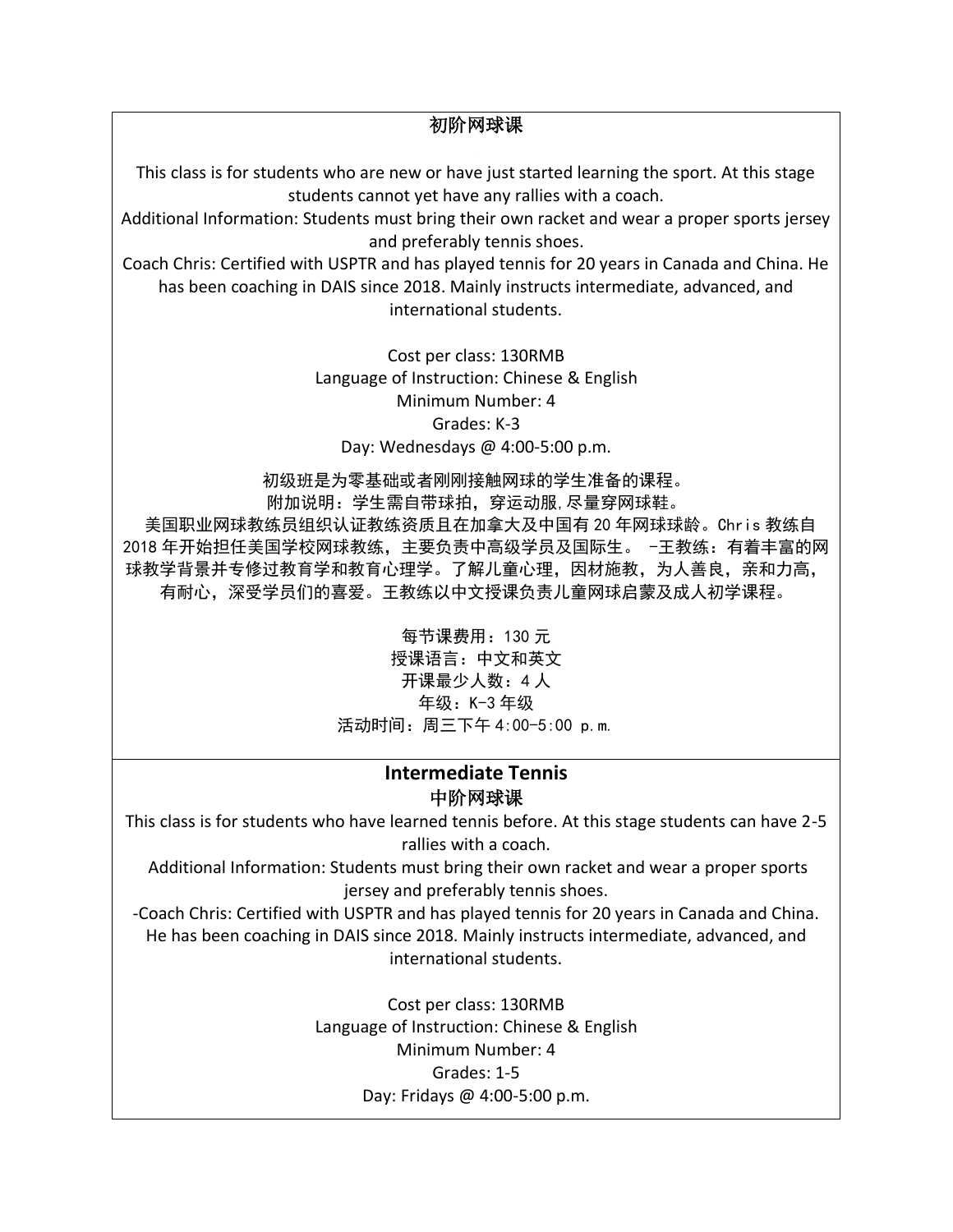中级班是为学过网球有一定基础的球员准备的课程。在这个阶段球员可以和教练对打 2-5 个来 回 附加说明:学生需自带球拍,穿运动服,尽量穿网球鞋。 美国职业网球教练员组织认证教练资质且在加拿大及中国有 20 年网球球龄。Chris 教练自 2018 年开始担任美国学校网球教练,主要负责中高级学员及国际生。 -王教练:有着丰富的网球教学背景并专修过教育学和教育心理学。了解儿童心理,因材施 教,为人善良,亲和力高,有耐心,深受学员们的喜爱。王教练以中文授课负责儿童网球启蒙 及成人初学课程。 每节课费用:130 元 授课语言:中文和英文

开课最少人数:4 人 年级:1-5 年级 活动时间:周五下午 4:00-5:00 p.m.

#### **Golf**

# **高尔夫**

Zeluke Golf center is force on the promotion and training of the junior golf. We adopt international advanced golf teaching concepts and methods for developing rigorous teaching plans, so that students can quickly improve the understanding and mastery of the basic knowledge of golf in a short period of time. Through the systematic distribution of courses, we can achieve a perfect combination of psychology, practice and theory. This course mainly introduces the common rules, etiquette of golf, golf swing hitting skills including grip, stance, hitting skills, putting grip, stance hitting skills.

> Cost per class: 160RMB Language of Instruction: Chinese Minimum Number: 2 Grades: K-12 Day: Tuesdays & Fridays @ 3:55-4:45 p.m.

泽鲁克(大连)高尔夫学院专注于青少年高尔夫的推广和培训,采用国际先进的高尔夫教学理 念和方法,制定严谨的教学计划,使学员在短期内迅速提升对高尔夫运动基本知识的理解和掌 握,并且通过将课程系统化的分配,从而实现心理、实践及理论三点的完美结合。 课程简 介:高尔夫礼仪,高尔夫比赛规则,高尔夫挥杆及推杆的握杆,站位,瞄球,击球等课程

> 每节课费用:160 元 授课语言:中文 开课最少人数:2 人 年级:K-12 年级 活动时间:周二和周五下午 3:55-4:45 p.m.

> > **Golf**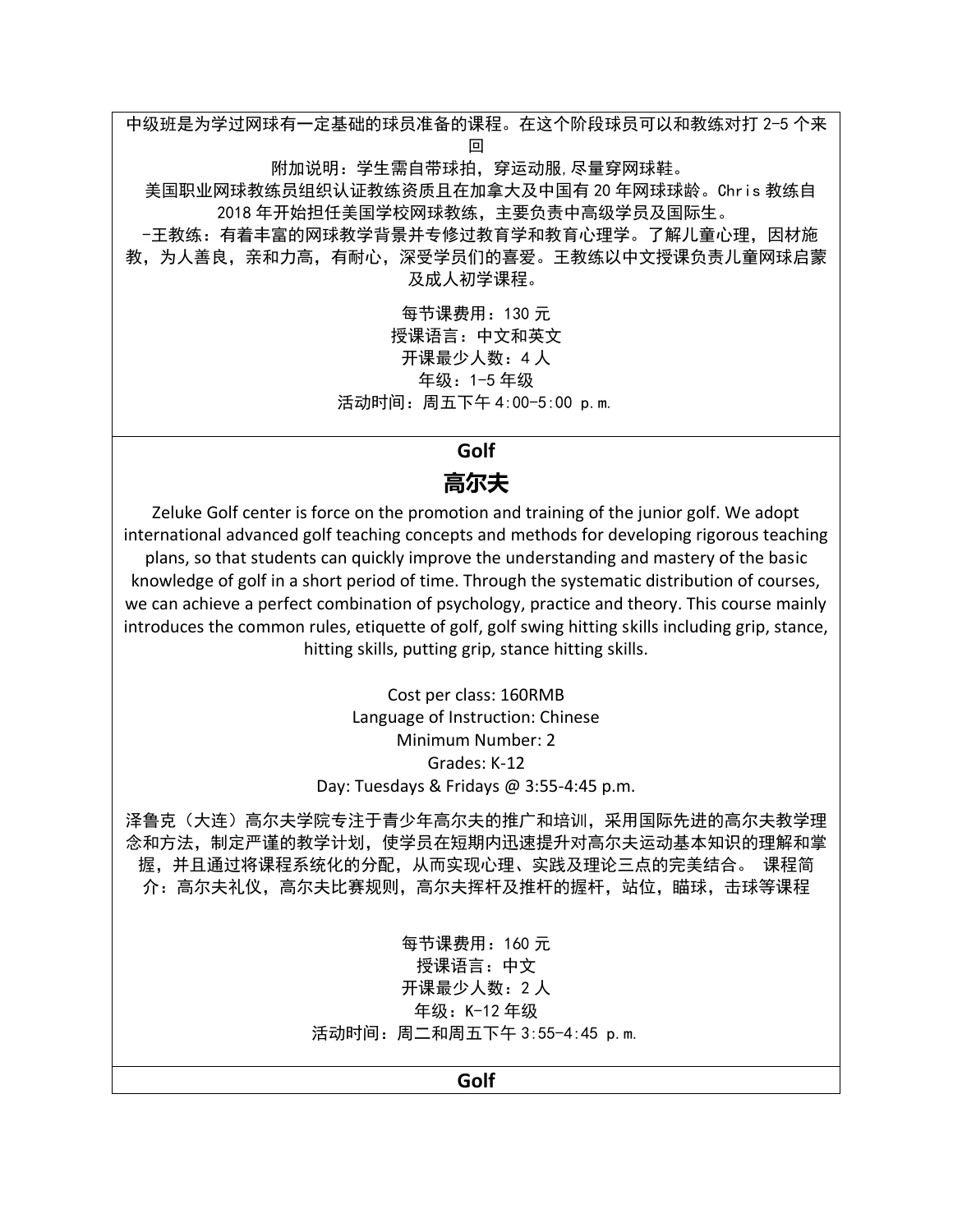# **高尔夫**

Zeluke Golf center is force on the promotion and training of the junior golf. We adopt international advanced golf teaching concepts and methods for developing rigorous teaching plans, so that students can quickly improve the understanding and mastery of the basic knowledge of golf in a short period of time. Through the systematic distribution of courses, we can achieve a perfect combination of psychology, practice and theory. This course mainly introduces the common rules, etiquette of golf, golf swing hitting skills including grip, stance, hitting skills, putting grip, stance hitting skills.

Cost per class: 300RMB\* to work with the coach who is a national championship winner Language of Instruction: Chinese Minimum Number: 5 Grades: K-12 Day: Tuesdays & Fridays @ 3:55-4:45 p.m.

泽鲁克(大连)高尔夫学院专注于青少年高尔夫的推广和培训,采用国际先进的高尔夫教学理 念和方法,制定严谨的教学计划,使学员在短期内迅速提升对高尔夫运动基本知识的理解和掌 握,并且通过将课程系统化的分配,从而实现心理、实践及理论三点的完美结合。 课程简 介:高尔夫礼,有规则,高尔夫挥杆及推杆的握杆,站位,瞄球,击球等课程

> 每节课费用:300 元(教练曾是全运会冠军) 授课语言:中文 开课最少人数:2 人 年级:K-12 年级 活动时间:周二和周五下午 3:55-4:45 p.m.

## **Flag football**  腰旗橄榄球

Flag football is derived from American football. Flag football is a sport developed especially for younger children to be introduced to Football. The aspects of flag football are zero collision, easy to play, emphasis on tactics, boys and girls can compete on the same field. Our students will enjoy sports through running, dodging and various tactical plan. Club introduction: The club was founded in 2016, which is the first junior football club in the Northeast and has achieved many outstanding results in national competitions. With the training goal of "let every child become the best in the sports field", we help teenagers improve their physical fitness and sports performance in an all-round way and realize the meaning of "team" in sports.

Students must bring their own equipment: sports clothes and shoes

Cost per class: 170RMB Language of Instruction: English & Chinese Minimum Number: 6 Grades: 3-5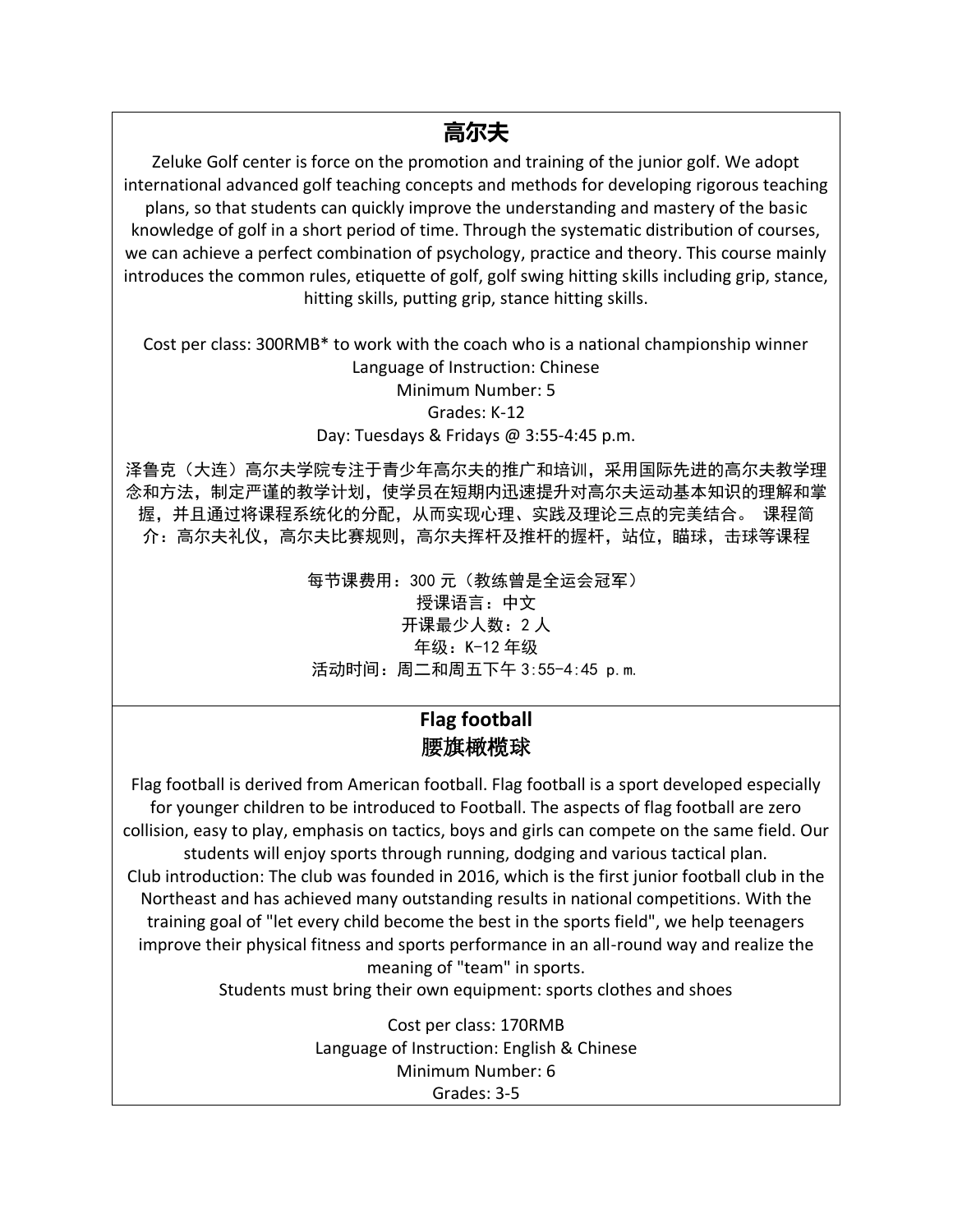Day: Wednesdays @ 4:00-5:00 p.m. 腰旗橄榄球:源自美国第一运动-橄榄球,腰旗橄榄球是专门为青少年开发的运动。零冲撞、 易上手、强调战术、男女可同场竞技。以奔跑和躲闪作为主要的运动技能,又需要丰富多样的 战术作辅助,能帮助青少年激发出无限的运动乐趣。 俱乐部介绍:未来达阵成立于 2016 年,是东北地区第一家青少年橄榄球俱乐部,多次在全国 比赛中取得优异成绩。以 "让每个孩子都能成为运动场上的佼佼者"为训练目标,帮助青少 年全方位提升身体素质和运动表现能力,并在运动中体会"团队"的意义。 学生自备用具:适合运动的衣服和鞋。

> 每节课费用:170 元 授课语言:中文和英文 开课最少人数:6 人 年级:3-5 年级 活动时间:周三下午 4:00-5:00 p.m.

> > **C**hinese Dance 中国舞

Dance basic skills + dance technical skills, physique, physical training, finished dance.

Cost per class: 80RMB Language of Instruction: Chinese Minimum Number: 6 Grades: 1-4 Day: Wednesdays @ 4:00-5:00 p.m.

舞蹈基本功+舞蹈技术技巧,形体,体能训练,成品舞

每节课费用:80 元 授课语言:中文 开课最少人数:6 人 年级:1-4 年级 活动时间:周三下午 4:00-5:00 p.m.

### **Chinese Calligraphy 中国书法**

- 1. Students will learn the metod and rules of the handwriting.
	- 2. learn the regular script in the pen-and-ink calligraphy.
		- 3. Copy the works of the famous calligraphers

Cost per class: 90RMB Language of Instruction: Chinese Minimum Number: 5 Grades: 1-9 Day: Mondays @ 4:00-5:00 p.m.